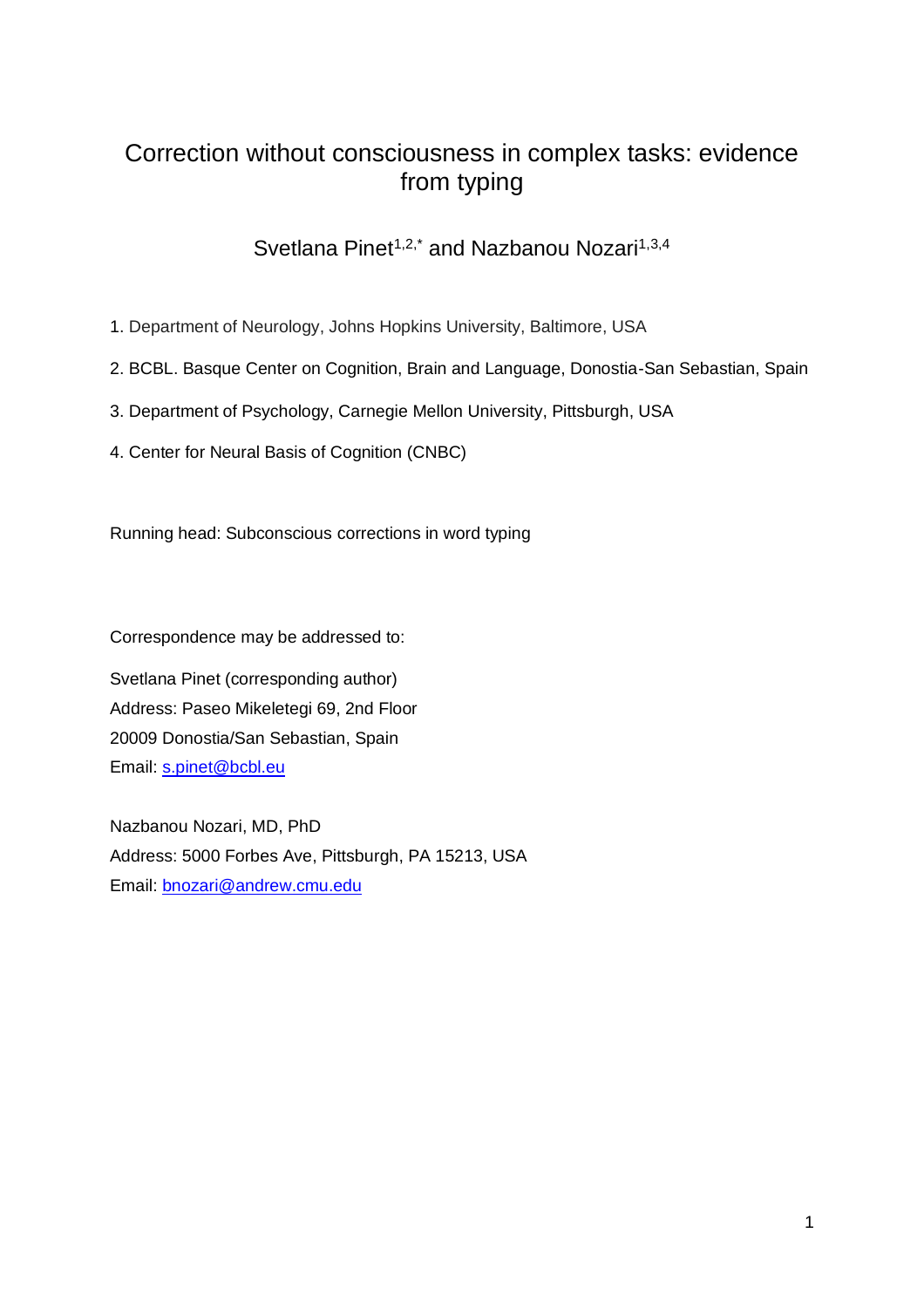#### **Abstract**

It has been demonstrated that with practice, complex tasks can become independent of conscious control, but even in those cases, repairing errors is thought to remain dependent on conscious control. This paper reports two studies probing conscious awareness over repairs in nearly 15,000 typing errors collected from 145 participants in a single-word typingto-dictation task. We provide evidence for subconscious repairs by ruling out alternative accounts, and report two sets of analyses showing that a) such repairs are not confined to a specific stage of processing and b) that they are sensitive to the final outcome of repair. A third set of analyses provides a detailed comparison of the timeline of trials with conscious and subconscious repairs, revealing that the difference is confined to the repair process itself. We propose an account of repair processing that accommodates these empirical findings.

Keywords: errors, repair, correction, typing, awareness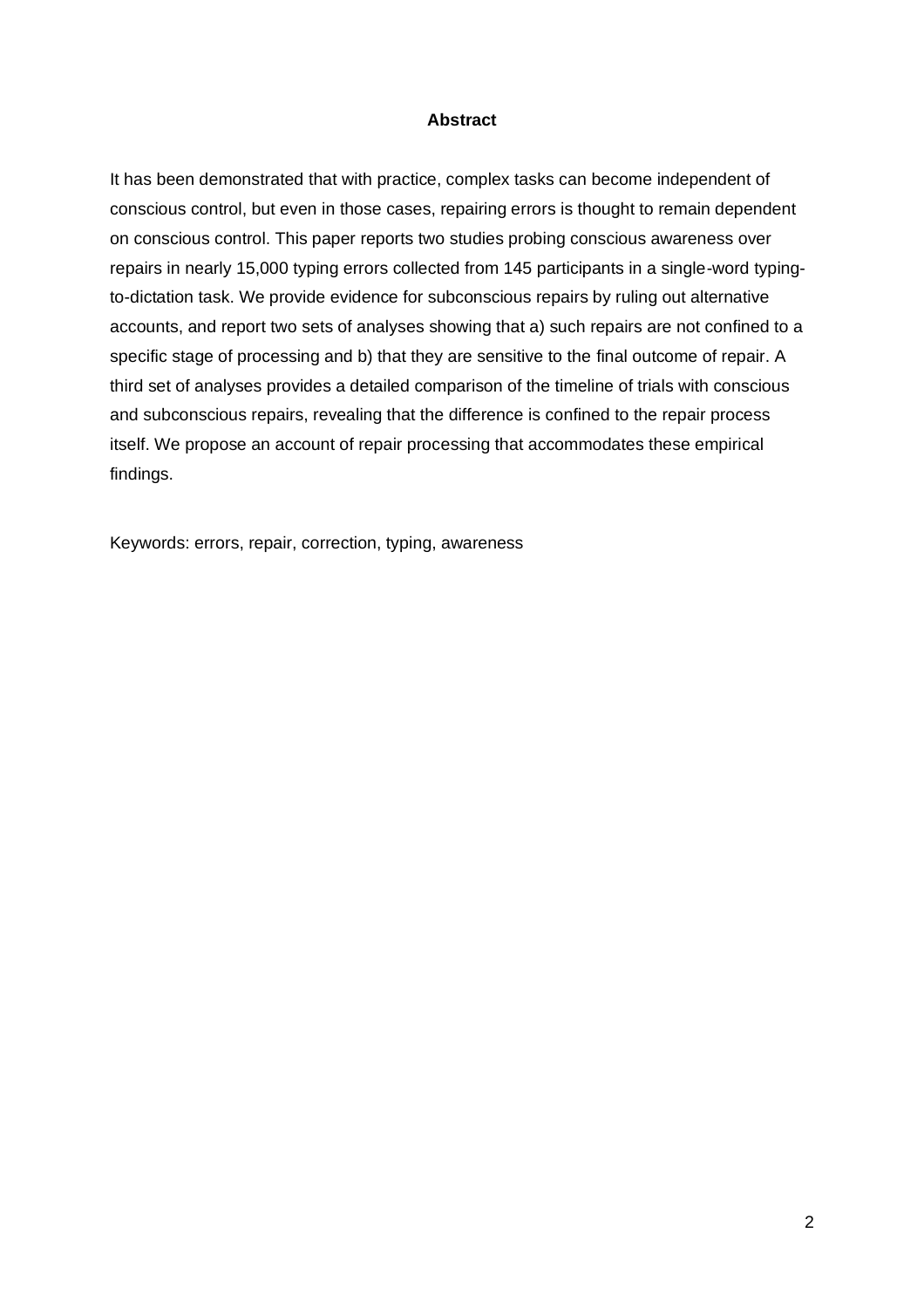#### **Introduction**

Monitoring performance for prevention, detection, and correction of errors is an integral part of most behaviors. It has been argued that highly practiced tasks rely less on conscious processes that control and regulate them (Anderson, 1982; G. D. Logan, 1988). But can monitoring and repair processes themselves become independent of conscious awareness? There is evidence that error *detection* can be carried out subconsciously; for example, error related negativity (ERN), an EEG marker of error detection, is also found in subconsciously reported errors, although its magnitude may be modulated by consciousness (Nieuwenhuis, Ridderinkhof, Blom, Band, & Kok, 2001; Wessel, 2012). Less is known about the dependence of error *correction* on consciousness. Some evidence suggests that corrections can be made without any conscious recollection of having committed an error or having attempted a repair. This evidence, however, comes from simple tasks that are themselves not subject to consciousness, e.g., saccadic eye movements (Nieuwenhuis et al., 2001). It is thus an open question whether repairing errors in more complex tasks can be carried out without conscious awareness. We answer this question by examining repairs in typing.

#### **Why typing?**

Typing is an intriguing task combining higher-level semantico-lexical processes with lowerlevel motor processes (G. D. Logan & Crump, 2011; Pinet & Nozari, 2018; Pinet, Ziegler, & Alario, 2016; Yamaguchi, Crump, & G. D. Logan, 2013). On the one hand, the generative nature of language production limits repetitive behavior in typing. On the other hand, the behavior can be highly practiced to the degree that implicit typing performance in expert typists is far better than the explicit knowledge over the task details such as the absolute and relative positions of the keys (Liu, Crump, & G. D. Logan, 2010; Snyder, Ashitaka, Shimada, Ulrich, & G. D. Logan, 2014). This combination makes typing a hallmark of a complex goaloriented task with an automatized component (see G. D. Logan, 2018, for an implementation of such a "controlled automatic" process through a context retrieval and updating mechanism).

At the same time, compared to a similarly complex task of spoken production (<1% errors), typing is more error-prone (~10-15%, Pinet & Nozari, 2018). This provides many opportunities for observing repairs. The repair process itself is also unique in several ways: a) it is discrete in that it requires replacing a whole segment (i.e., a letter) with a new one. b) It requires erasing the mistake by the use of a unique operation (pressing the backspace) before applying the repair. c) Repairs can be implemented immediately after the error segment. This requires not only stopping the current activity but its resumption from the right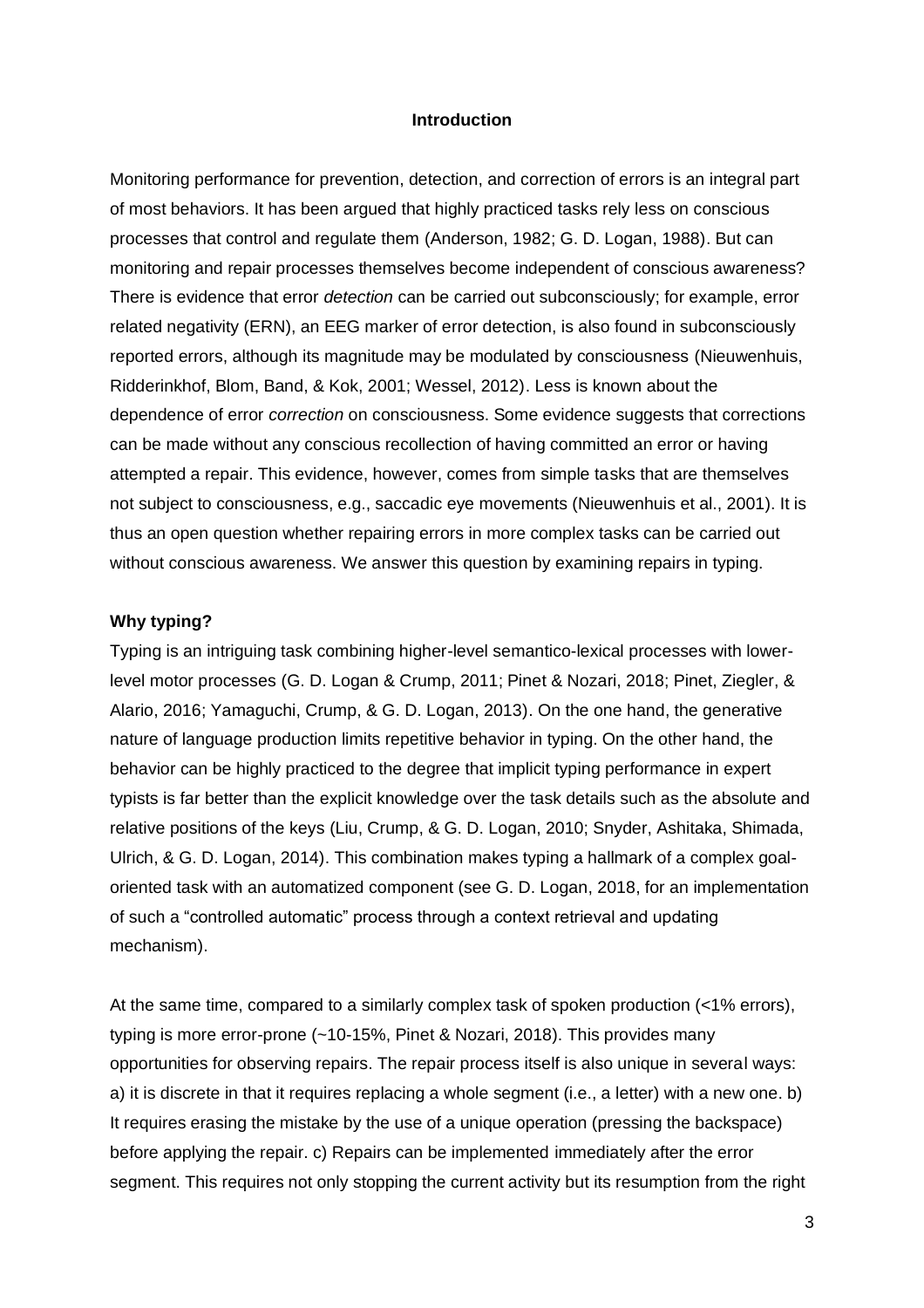point after repair, which makes tracking the point of repair critical. In short, apart from typing itself being a complex generative task, repairing typing errors is itself a complex process, requiring stopping, deleting, inserting a new segment, and resuming production from a specific point. Due to such complexities, even models such as G. D. Logan (2018), which proposes an automatic component for typing, maintain that repairs must require conscious deliberation and application of top-down control. This paper revisits this position.

#### **What is at stake?**

Whether monitoring in a complex task such as language production does or does not have a subconscious component leads to very different theoretical accounts. On the error detection side, for example, there have been significant theoretical advances over the past decade that have offered subconscious alternatives (Guenther, 2016; Hickok, 2012; Nozari, Dell, & Schwartz, 2011; see Nozari, 2020 for a review) to the classic comprehension-based monitor (Levelt, 1983). In contrast, a clear mechanism for repairs in language production is yet to be established (Gauvin & Hartsuiker, 2020). An exception is the extension of Guenther's forward model, which corrects for the deviation between motor plans and perceptual targets through an inverse model (Guenther, 2016; Wolpert & Kawato, 1998). As useful as such a mechanism is for adjusting the low-level aspects of production, it is unlikely to underlie the repair of larger segments such as phonemes, letters, and words (see Nozari, 2020 for detailed arguments). This, in turn, calls for a repair mechanism applicable to higher levels of the production system, i.e., repairs of segments (e.g., letters) and words. Two general mechanisms have been proposed in the literature: a) *re-instating the plan.* G. D. Logan (2018) proposes that a typing repair requires re-instating the initial word command before the automatic component can take over (G. D. Logan, 2018, p. 475). Since such a process requires conscious planning, it naturally puts repairs outside of the domain of subconscious processing. b) *Local switches.* An alternative is a process that does not require re-instating the plan, but instead makes local switches in the automatic part of the production process. An example is replacing a segment or a word with the next most highly activated representation upon the generation of an error signal (e.g., Nooteboom & Quené, 2020; Nozari, Martin, & McCloskey, 2019). This process could operate without conscious awareness.

Currently, the empirical evidence for the degree to which conscious control is involved in repairs in language production is mixed. On the one hand, there is indirect evidence pointing to a potential automatic component for repairs: corrections can be very quick and efficient (Nooteboom & Quené, 2019, 2020), and studies in some populations like young children and individuals with aphasia suggest that such corrections may be carried out without explicit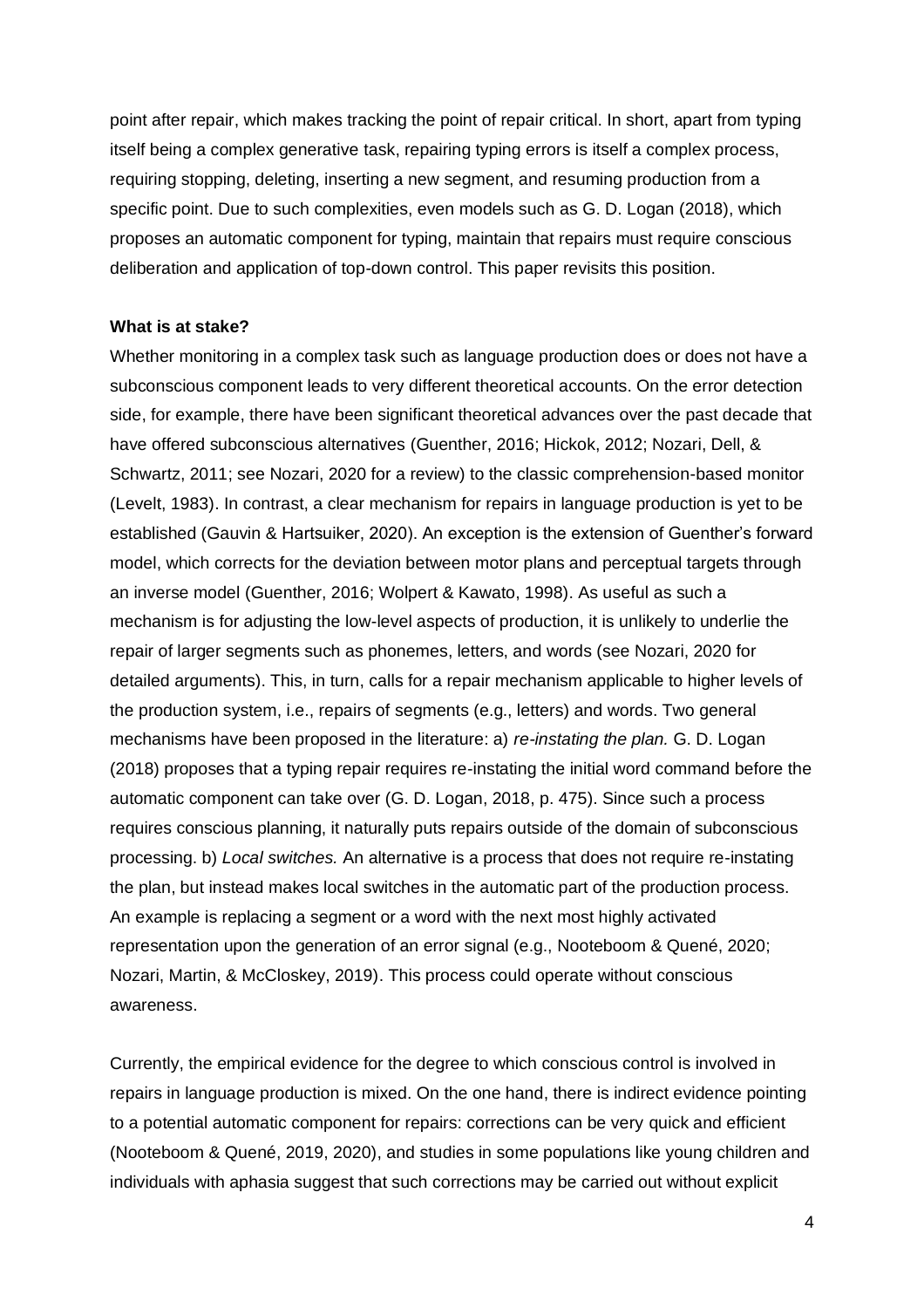awareness over the error or the repair process (e.g., Clark, 1978). On the other hand, some findings have been taken as evidence that repairs are subject to attentional control. For example, when participants become more error prone, they tend to correct a higher proportion of their errors (Levelt, 1983; Nozari et al., 2019). But being subject to controlled processing does not rule out an underlying automatic process. In a seminal paper, Moors and de Houwer (2006) reviewed the various approaches to defining automaticity (e.g., feature-based vs. construct-based) and discussed the disagreement even among the proponents of the feature-based approach on whether all or a subset of critical features should be present for a process to be considered automatic, giving rise to the all-or-none vs. decompositional views of automaticity, respectively. Following the logic of the decompositional views, it is perfectly plausible for a complex operation to only partially meet the criteria for automaticity. While there is some disagreement about what the key criteria are, subconscious processing frequently makes the list; if a task can be performed without conscious awareness, it falls closer to automaticity on the spectrum than tasks that require conscious processing for completion.

While there are some implicit ways of probing consciousness over errors, such as using EEG components that have been empirically linked to conscious judgments (e.g., late positivity; Pinet & Nozari, 2020), the most well-established method has been the use of metacognitive judgements. This can take several forms: pressing a button only in the case of an error (Nieuwenhuis et al., 2001), classifying trials as error or correct (Charles et al., 2013), or specifying the type of error (e.g., which distractor was chosen, Di Gregorio et al., 2016). The assumption here is that although one can have an implicit sense of how one is performing in a given task, a deliberate metacognitive judgment about performance requires consciousness. If this cannot be achieved, the information from the primary task is deemed inaccessible to consciousness, at least to the level required for forming the basis of a clear conscious judgment.

#### **The current study**

This paper reports two studies probing conscious awareness over repairs in about 15,000 typing errors from a single-word typing-to-dictation task. It is important to note that the question is not whether *most* repairs are subconscious, but rather if *any* repairs are subconscious. In other words, unlike most studies where the *probability* of an event is of great interest, what is critical here is the *possibility* of an event. The reason is that establishing the occurrence of subconscious corrections calls for mechanisms that are inherently different from current proposals of consciously restarting the production process and invites new theoretical accounts. The critical point, in turn, is to establish that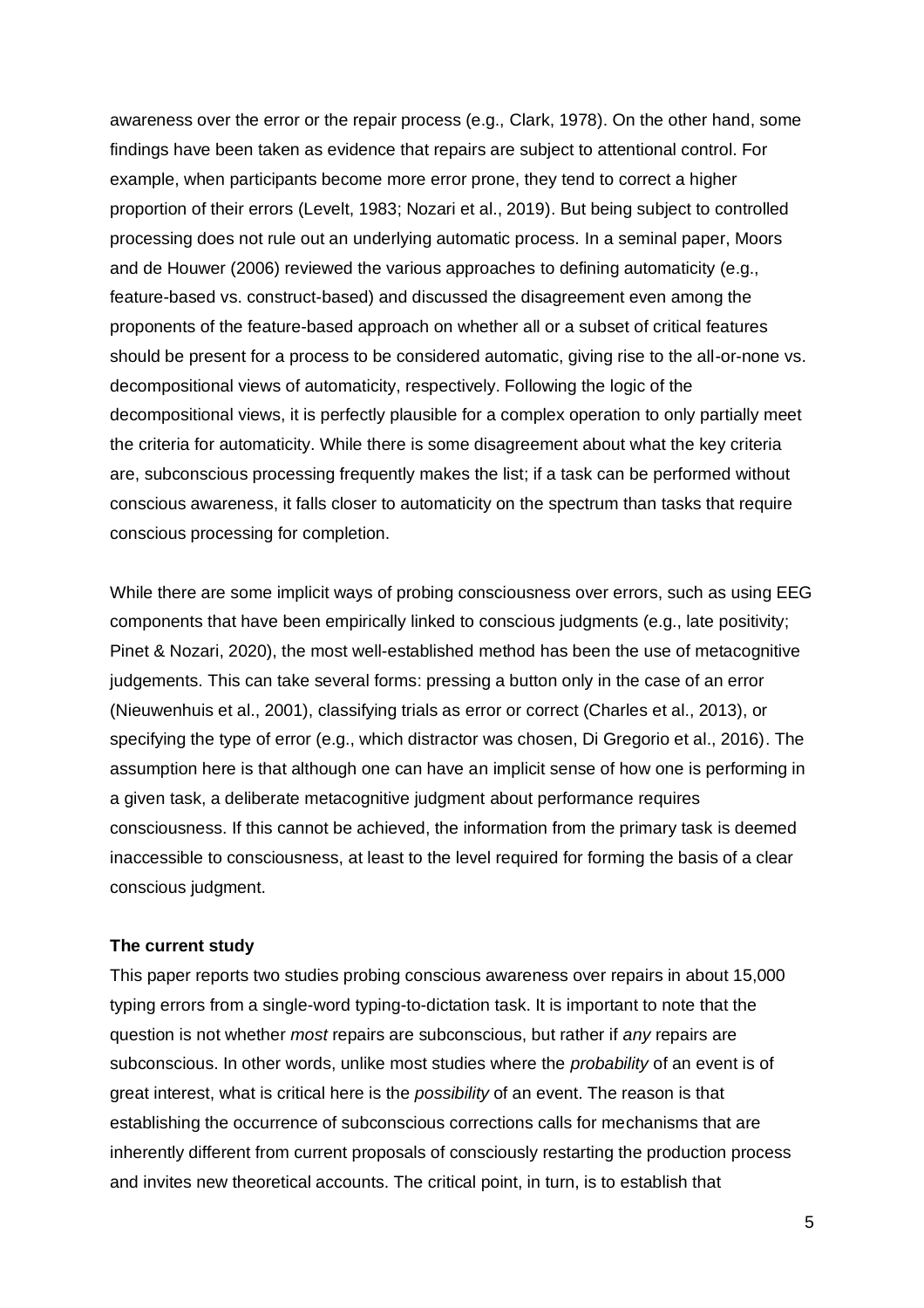subconscious corrections, if any, are a) replicable, and b) not the product of alternative mechanisms such as forgetting a conscious act. This is the approach we follow in this paper. Once established, we report three sets of analyses exploring key characteristics of subconscious repairs, and end by proposing an account of correction processes that accommodates the empirical findings.

#### **Methods**

#### **Corpus composition**

We analyzed a corpus of typing errors collected from two experiments (study 1 and study 2). The experiments are similar in their general structure; thus, they are described under one methodology, and their data are merged for the analyses. Study 2 provides a replication and addresses some concerns in study 1.

#### **Participants**

Participants were recruited via Amazon Mechanical Turk. They were consented under a protocol approved by the Institutional Review Board of Johns Hopkins School of Medicine and were compensated for their participation. Participation eligibility was determined by a screening test administered before participants were accepted into the study. This test had two parts. In the first part, participants typed 15 words to dictation (one at a time), with a relaxed deadline (5000 ms). In the second part, they typed 15 words to dictation (one at a time), under a shorter deadline (2000 ms). The beginning and end of the typing period for each word was indicated by short beeps. Participants had to reach 80% accuracy on the first part, and finish typing at least 80% of trials under the time limit (with minimum 50% accuracy) on the second part to be accepted into the study. The screening phase continued until the pre-determined number of participants was reached for each study (60 for study 1, and increased to 85 for study 2 to increase the chance of finding unconscious correction attempts).

Study 1 included 60 participants (25 males, 35 females), aged on average  $38.0 \pm 10.4$  years old (range 21-63). All had completed high school and 27 had a bachelor's degree or higher. All but two were English native speakers. The two who were not, had learned English at the age of five. The sample had a mean typing speed of  $75.3 \pm 19.0$  words per minute (range 49-126), and an accuracy of  $93.3 \pm 5.8\%$  (range 70-100). All participants reported using seven or more fingers for typing. Seven (11%) reported looking at their fingers when typing and 22 (37%) reported having formal typing training. Participants had been typing for  $21.0 \pm 8$  years (range 6-40) and typed an average of  $3.6 \pm 2.6$  hours a day (range 0.5-12).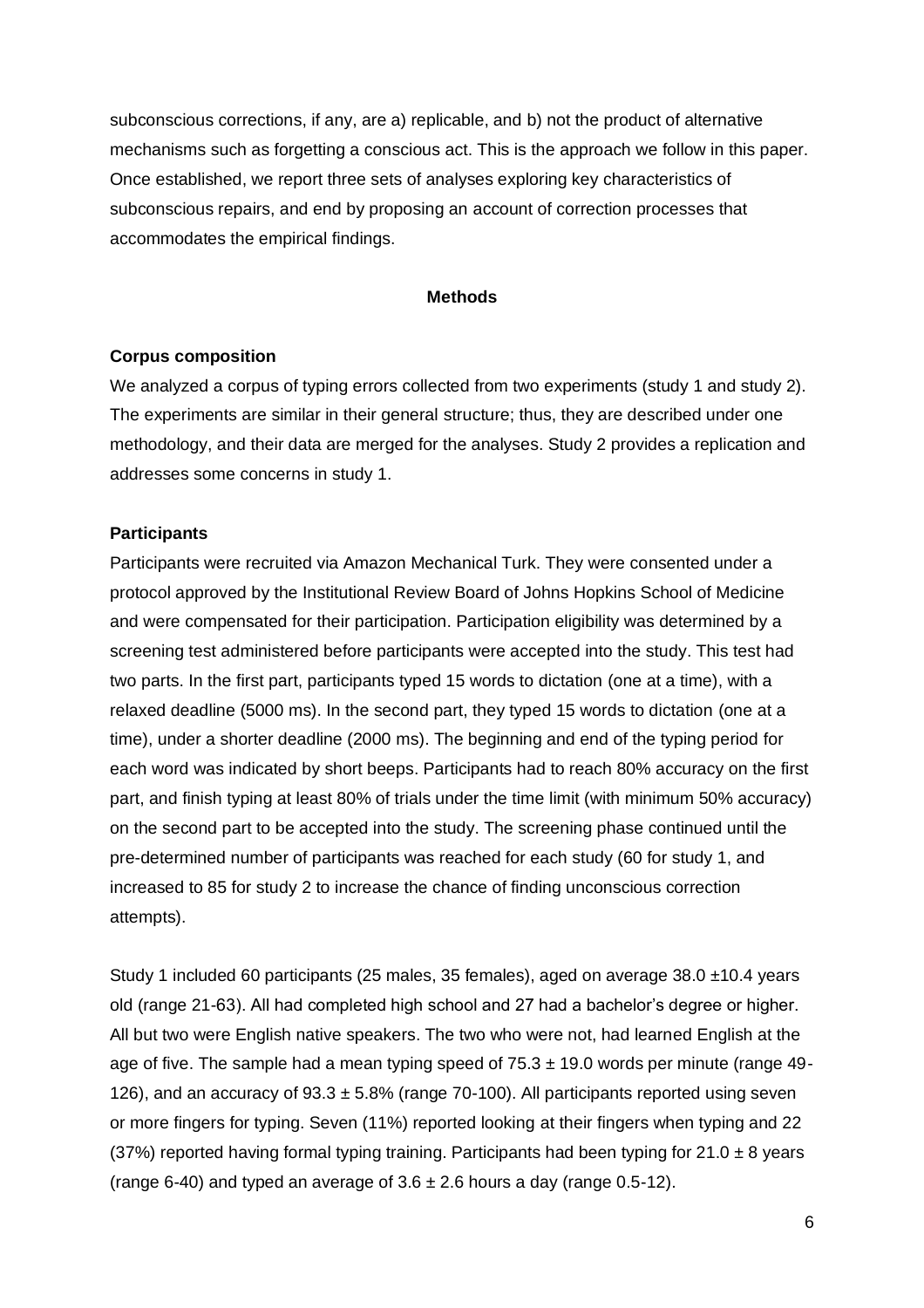Study 2 comprised 85 participants (53 males, 32 females), aged on average  $35.3 \pm 9.7$  years old (range 21-65). All had completed high school and 39 had a bachelor's degree or higher. All were English native speakers. The sample had a mean typing speed of  $75.5 \pm 15.0$  words per minute (range 45-118), and an accuracy of  $94.2 \pm 5.5$  % (range 76-100). Twenty-nine participants reported having formal typing training, and 21 reported looking at their fingers when typing. Ten participants reported using six or fewer fingers, which could be a source of concern about their typing expertise. However, over the whole sample, the number of fingers participants reported using was not correlated with their typing speed or accuracy. Participants had been typing for 20.5  $\pm$  8 years (range 2-42) and typed an average of 3.7  $\pm$ 2.6 hours a day (range 0-10).

Eight participants participated in both studies. They were included in the analysis of each individual dataset. However, to analyze the whole corpus of errors, only their entry from dataset 1 was included, so that only unique subjects were present in the corpus. The final corpus comprised data from 136 participants.

## **Materials**

For both datasets, stimuli were 7 and 8-letter words. Stimuli for dataset 2 were a subset of stimuli used for dataset 1 (see Procedures below for numbers). Log-transformed word frequency was kept under 3, based on the SUBTLEX database (Brysbaert & New, 2009), to increase task difficulty. No plural words, compound words or words that had homophones were selected. Auditory stimuli were recorded by a native English speaker.

#### **Procedures**

The experiment was programmed using the jsPsych library (de Leeuw, 2015), embedded in an HTML environment. The Python library psiTurk (Gureckis et al., 2016) was used to handle participants' recruitment and compensation. Participants performed the experiment online using their own computer and keyboard.

Dataset 1 refers to data collected under study 1. It was acquired over two sessions and comprised 300 trials per participant (it was part of a larger experiment comprising 1200 trials). Dataset 2 (i.e., data collected under study 2) was acquired over one session and contained 600 trials per participant. In both cases, the trial structure was similar and as follows (see Figure 1): an auditory stimulus was presented, followed immediately by a short beep that served as a cue to start typing the word. Participants then had 1800 ms to type before they heard a lower pitched beep that marked the deadline. We buffered an additional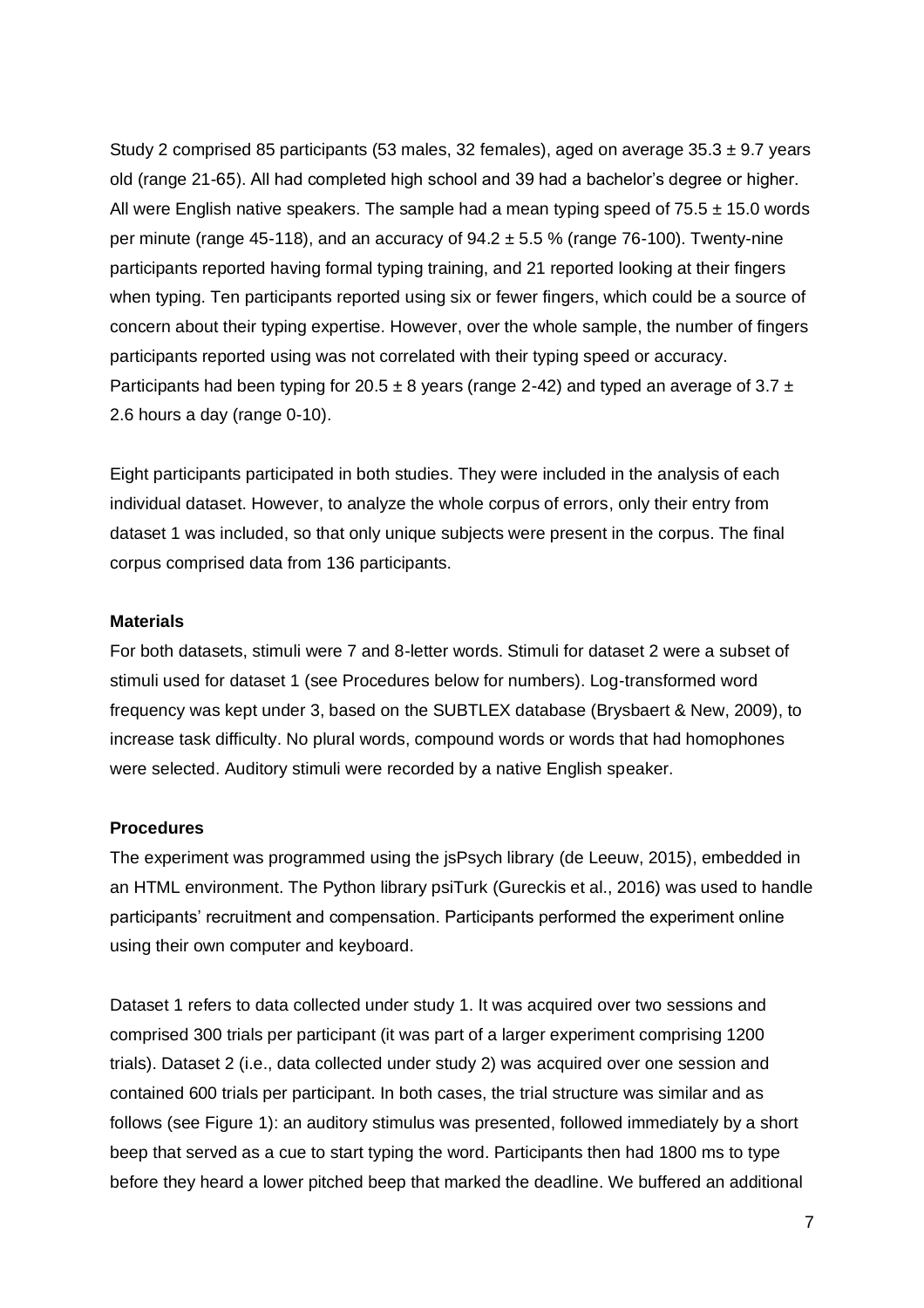500 ms after the second beep to preserve some of the responses typed after the deadline. Participants could see what they typed on the screen in real time. Once the time was up, a prompt asked them to judge whether they had made an error or not by pressing 'Y' for yes, 'N' for no, and 'A' in case they did not produce a response. Instructions stressed that if they had made an error and corrected it, it still counted as an error and the appropriate response would be 'yes'. If they did not submit an answer by 5000 ms, a prompt reminded them to respond faster. Participants could take a break every 50 trials.

Dataset 2 was collected with modified instructions to decrease, to the extent possible, the occurrence of unreported corrections by chance. Two changes were implemented: 1) The response format was changed from pressing a Y/N button to typing out the yes/no response. This eliminates the chance of a mistake due to pushing the wrong button. 2) A two-step procedure was implemented, in which participants first answered the question "Did you make an error when you first typed the word?". If they answered 'yes', a second prompt asked them "Did you try to correct?". To give them the best shot at reporting their errors, we went one step further this time: if their responses contained a backspace, even if they answered "no" to the first question, we asked them the second question. This strategy eliminated any chance that a misunderstanding about the nature of the question may have contributed to participants not reporting their errors.





## **Data analyses**

Any word that contained fewer keystrokes than the target word, and/or a keystroke not expected in the target word was considered an error. Reaction times (RTs) were calculated from the onset of the first beep (which followed immediately after the presentation of the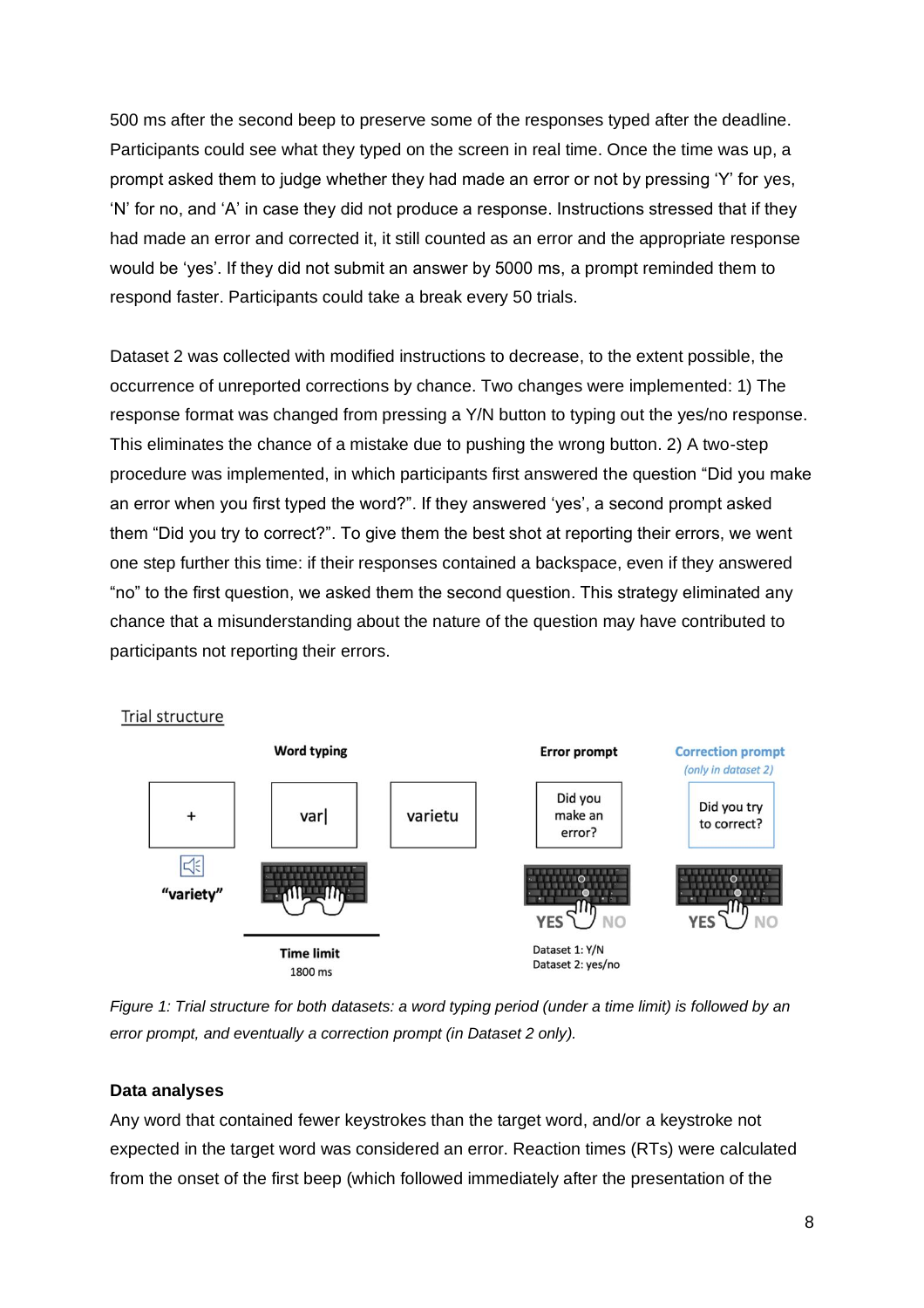auditory word) to the first keystroke. Inter-keystroke intervals (IKIs) were the time intervals between consecutive keystrokes and were averaged over each word. Hit Rates, Misses, Correct Rejections and False Alarms were calculated for each condition for each participant, and SDT parameters (*d́'* and criterion) were estimated using the *psycho* R package (version 0.4.91, Makowski, 2018, R version 3.3.3). RTs and IKIs above or below 3SD of the mean of each participant's RT and IKI distributions were removed for the analysis. Error detection rates were computed based on subjective reports (metacognitive prompt at the end of every trial). Since the use of a backspace is vital in any correction attempts, we have defined our measure of correction as such. Correction attempt rates were computed as the number of trials in which the backspace key was pressed at least once, divided by the total number of trials. Analyses were run using non-parametric statistical tests for categorical variables (Wilcoxon sign-rank tests) and linear mixed effect models for continuous variables (package *lmerTests*, version 3.0-1). Data and analysis scripts can be found here: https://osf.io/jg3rm/?view\_only=7b43270a11374d919f33ac1959f915a9 (view-only link created for peer review and anonymized).

#### **Results**

One participant (in study 2) never reported errors, meaning he had a discriminability index *d'* of zero and a high response criterion ( $c = 2.82$ ). Since error detection behavior is our variable of interest here, this participant was excluded from further analyses.

#### **Datasets description**

We analyzed a corpus of 14,841 typing errors, 3,459 (20%) from dataset 1 and 11,382 (22.6%) from dataset 2. Error detection rates were 69% and 68%, and correction rates 29% and 37%, in datasets 1 and 2, respectively (Figure 2), with no significant differences between the two datasets. The mean IKI (i.e., time between two keystrokes) in dataset 1 was 166.1 ms/keystroke, ranging from 106.5 to 235.1 ms/keystroke. The average RT (i.e., time of the first keystroke) was 332.9ms, ranging from 198.7 to 543.5ms. In dataset 2, mean IKI was 161.9 ms/keystroke, ranging from 103.8 to 240.7 ms/keystroke. The average RT was 312.7ms, ranging from 213.1 to 453.5ms. Neither the mean IKIs, nor the RTs were significantly different in the two datasets. The RT analyses replicated the finding in both typing and spoken production (Crump & G. D. Logan, 2013; Nooteboom & Quené, under review) that errors (392.4  $\pm$  103 ms) have significantly longer RTs than correct (318.1  $\pm$  63 ms) words  $(6 = -55.9, t = -30.1, p < .001)$ .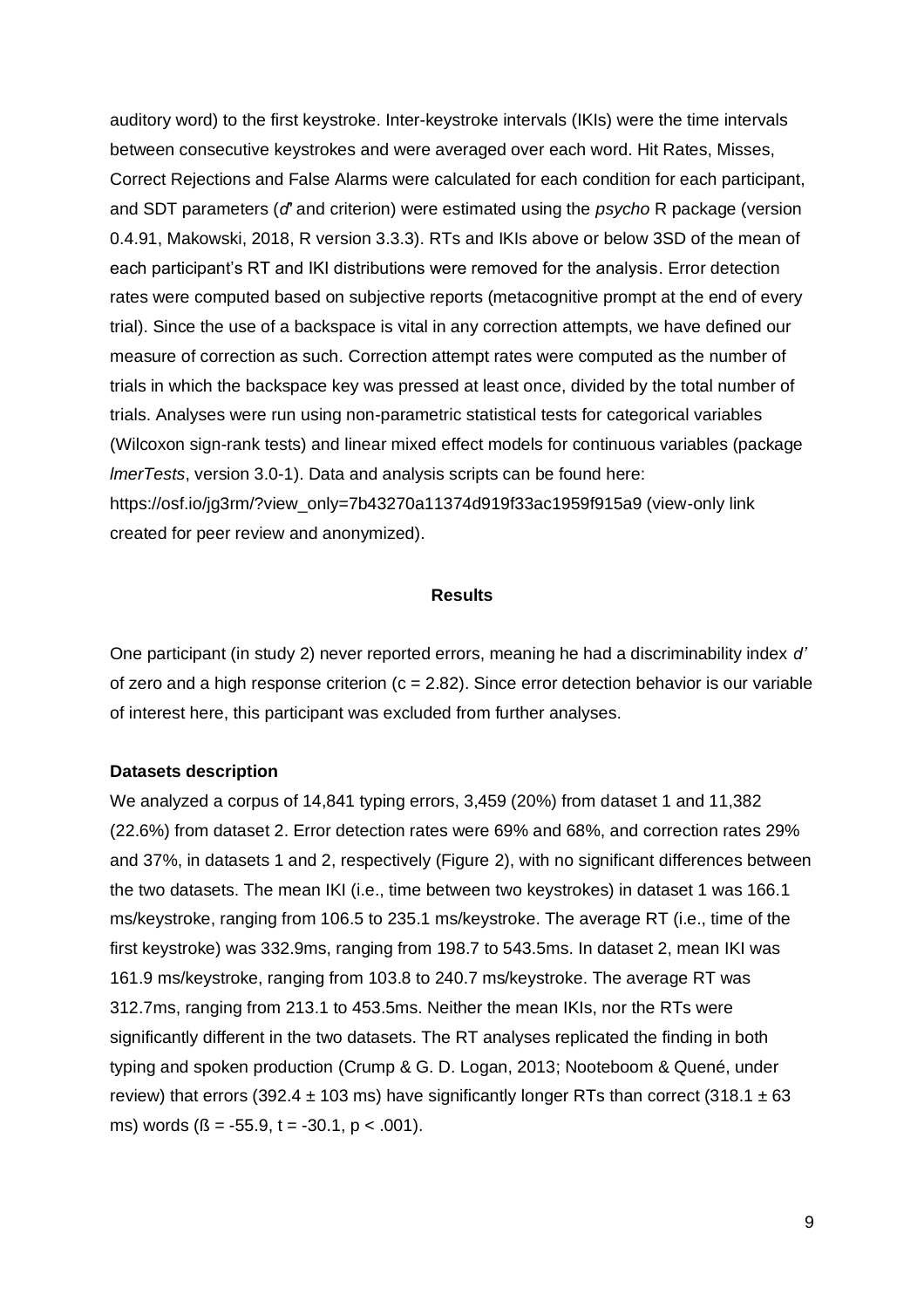

*Figure 2: Distributions of hit rates for error detection and error correction attempt over subjects for each dataset. Confidence intervals (95%) are presented in square brackets.*

## **Unreported correction attempts**

Unreported correction attempts were defined as trials that were not reported as containing an error, even though a backspace was used to change a typed letter. There were 173 (19.2% of 900 responses with a backspace) such trials in dataset 1 and 397 (10.3% of 3817 responses with a backspace) in dataset 2 (see Table 1). Figure 3 shows the variability in the proportions of unreported correction attempts between participants. They were evident in 63% of participants in dataset 1. Despite the measures taken to reduce the chance of missing a correction attempt, 82% of participants in dataset 2 still showed evidence of unreported correction attempts, meaning that switching Y/N to typed out responses did not eliminate unreported correction attempts. Separation of probing for error detection and correction attempt in dataset 2 also did not eliminate unreported correction attempts. Out of 3404 reported errors, 241 trials with backspace (7%) were still reported as not an attempt at correction. As a comparison, correction attempts were falsely reported on 825 trials without backspace (19%). Finally, clueing participants to the fact that an error has been made by asking them about correction attempts on all error trials with a backspace, whether reported and unreported, did not eliminate unreported correction attempts. Recall that in dataset 2, if participants responded "no" to the first question about error commission but had used the backspace, they were still presented with the second question about attempting to correct. Out of such 394 correction attempts, 241 (61%) remained unreported.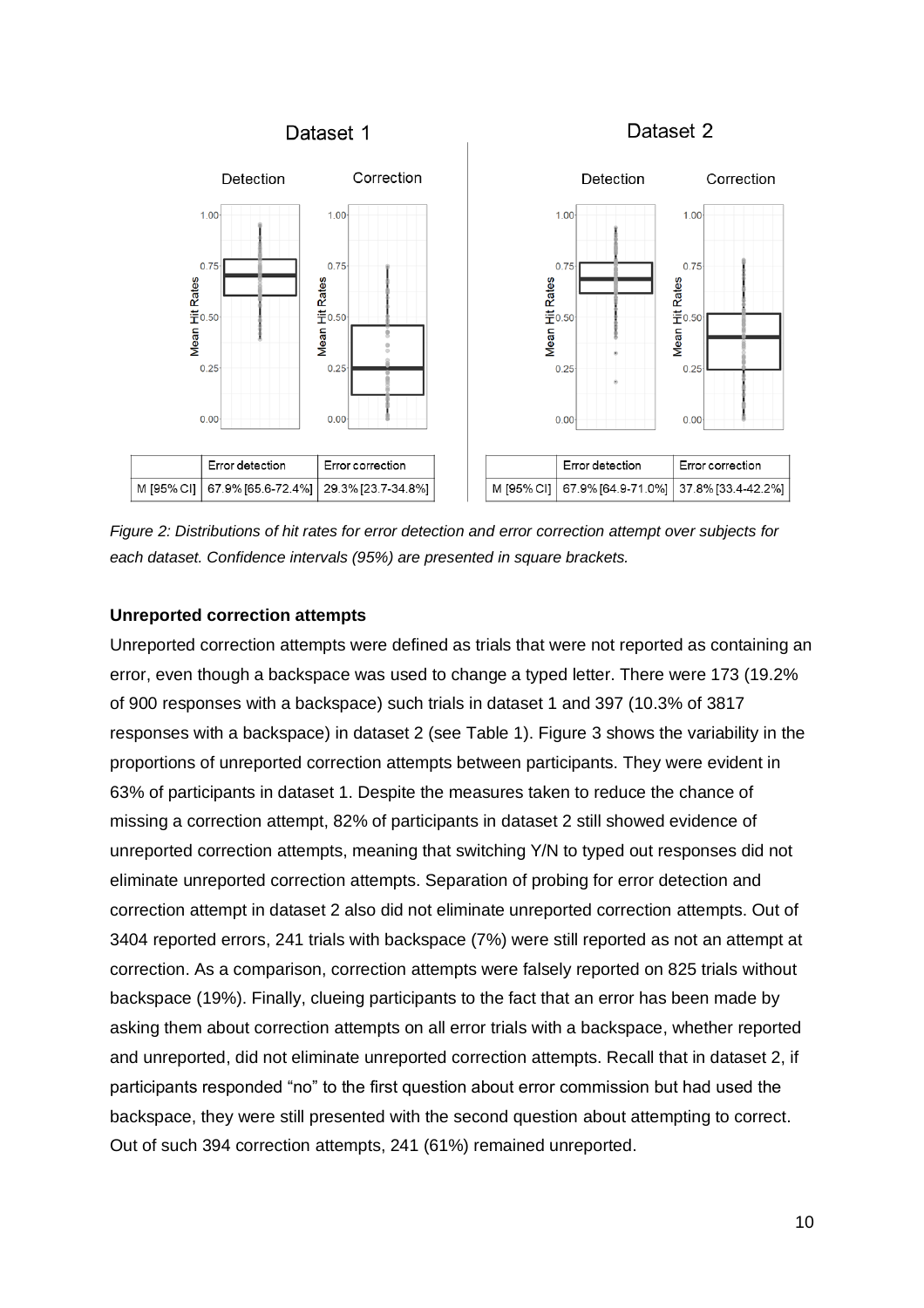*Table 1: Raw counts and percentages of trials with correction attempts, broken down by whether an error was reported or not. Greyed out cells correspond to unreported correction attempts (percentage computed out of the total number of trials with correction attempt).*

|                          |                | Dataset 1          | Dataset 2      |                    |  |  |
|--------------------------|----------------|--------------------|----------------|--------------------|--|--|
|                          | Error reported | Error not reported | Error reported | Error not reported |  |  |
| Correction<br>attempt    | 727 (80.8%)    | 173 (19.2%)        | 3423 (89.7%)   | 394 (10.3%)        |  |  |
| No correction<br>attempt | 1647 (64.4%)   | 912 (35.6%)        | 3998 (56.1%)   | 3128 (43.9%)       |  |  |



*Figure 3: Distributions of the percentage of unreported correction attempts over subjects for each dataset. Median, Q1, and Q3 values are plotted as a boxplot, and given below each graph.*

To summarize, there was clear evidence, across two datasets, for correction attempts that were not reported, suggesting the possibility that such correction attempts may have been carried out without conscious awareness. While the manipulations in dataset 2 exclude possibilities such as misunderstanding of instructions and mistakes in response selection, they cannot address a more theoretical alternative, namely that participants may have been conscious of a correction attempt but forgotten it by the time a report was due at the end of the trial. We evaluate this "memory failure" account using a positional analysis.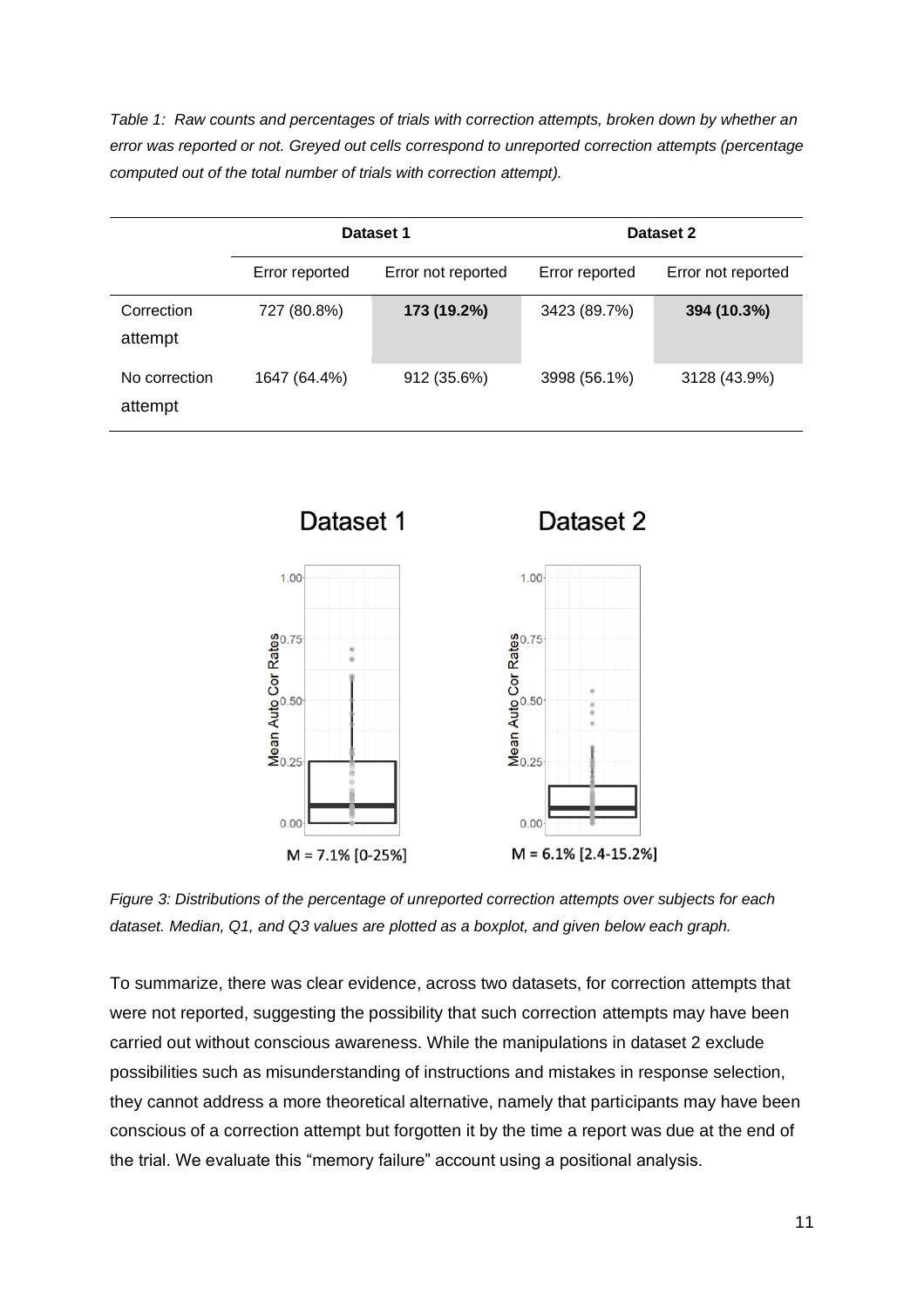#### **Are unreported correction attempts memory failures?**

Given the primacy and recency effects in memory (Ebbinghaus, 1913) and their wellestablished extension to the phonological buffer in production (Acheson & MacDonald, 2009; Page & Norris, 2009), a memory account of unreported repairs would predict the lowest probability of such repairs (i.e., the lowest rate of forgetting) at the beginning and end of the word, and a higher probability at the middle of the word. The observed data are plotted in Figure 4. Position was coded as the distance between the repair and the final edge of the word, such that position 0 marks the last letter, position 1 the penultimate letter, and so on. A formal analysis with position as a predictor showed that the average position of the backspace in the word did not differ significantly between reported (M = 5.49) and unreported  $(M = 5.47)$  correction attempts,  $Z = 1.04$ ,  $p = .30$ . Importantly, as can be seen in the figure, the pattern does not resemble the prediction of the memory account: the probability of not reporting a correction attempt was numerically highest in positions 7 and 0, i.e., at the beginning and end of the word, where such probability, if due to forgetting, should be the lowest. To attribute this to memory failure, one must assume *reversed* primacy and recency effects. These data rule out memory failure as a viable explanation for unreported correction attempts.



*Figure 4: Stacked bars of reported (grey) and unreported (black) correction attempts by position. Position is coded as the distance from the final edge of the word, with position 0 being the final letter.*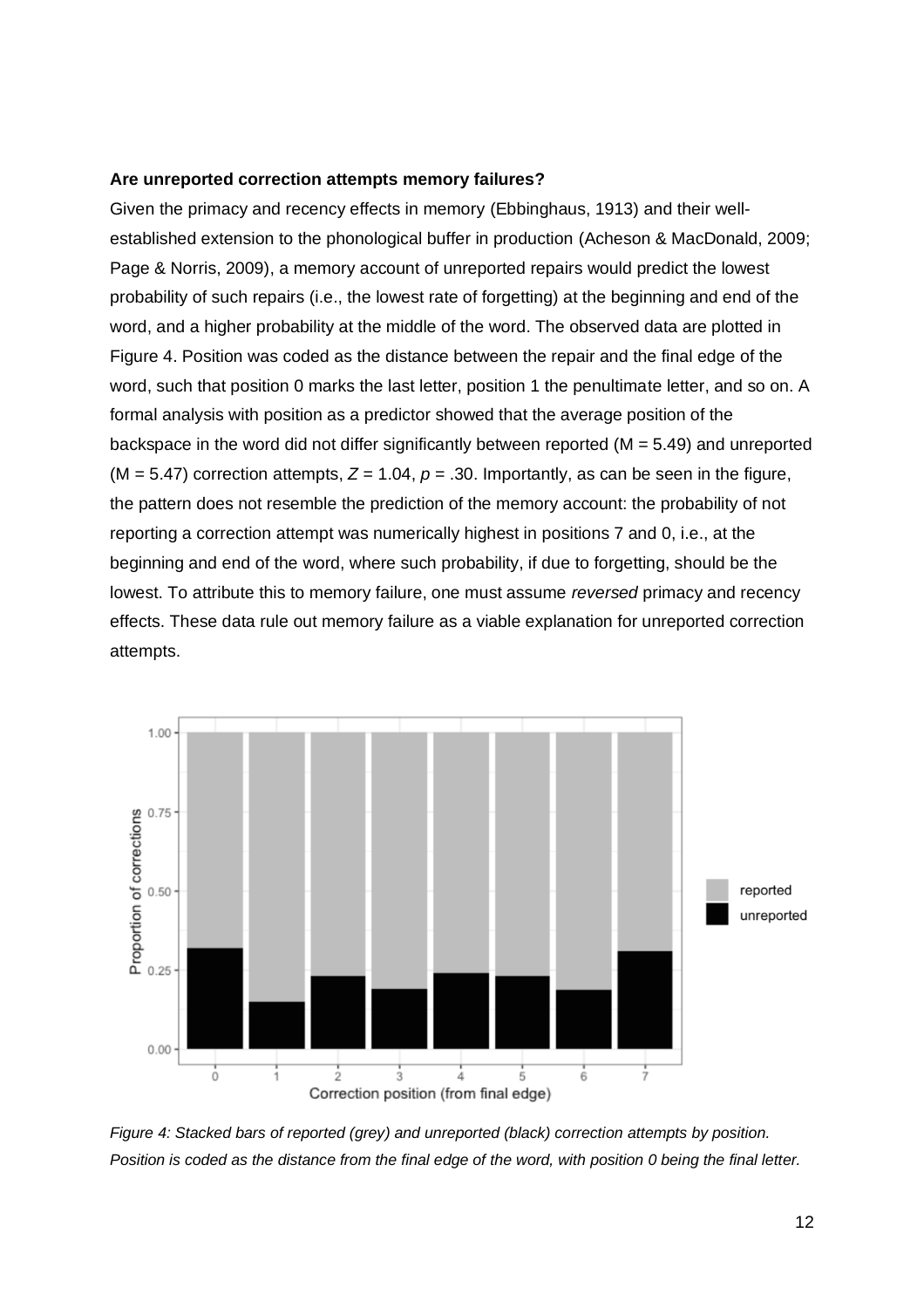*Only responses that had the same number of characters as the target word were included, whether the final outcome was correct or not.* 

Before we move on to the properties of subconscious correction attempts, it is helpful to rule out another possibility, namely that participants may have had stored patterns of typing and correcting, as a chunk, for certain words that they automatically executed. This is reasonable for short and frequent words that are prone to consistent error patterns (e.g., "the"  $\rightarrow$  "teh"). Our analysis showed that 46 words in these datasets were subject to only unreported correction attempts. By design, none of these words were shorter than 7 letters, none were function words, and their median log frequency was 2, meaning that they were not among the higher-frequency words in the lexicon. Moreover, the position of errors on these words was not consistent across participants, suggesting that the error patterns are not standards or highly predictable to be automated. The combination of these findings does not provide support for the idea of stored error + repair chunks that could be quickly and subconsciously executed as an integral pattern.

#### **Properties of unreported correction attempts**

The analyses reported so far focused on establishing the existence of unreported correction attempts and the subconscious nature of such attempts. The next series of analyses focus on understanding the properties of these subconscious correction attempts.

*Stages of processing.* Because typing involves several levels of operation, typing errors may arise from different stages. Following previous works in typing (e.g., F. A. Logan, 1999; Rumelhart & Norman, 1982), G. D. Logan (2018) draws a distinction between finger selection errors (error keys adjacent to the target keys) and context-retrieval errors, i.e., those which happen prior to the launching of a finger movement command (often not adjacent to the target key). We compared 402 corrected adjacent errors to 772 corrected non-adjacent errors. The rate of unreported correction attempts was 23% vs. 18%, respectively, suggesting that unreported attempts were not restricted to errors arising from a certain level of processing. This difference between the two was also not significant,  $Z = 0.92$ ,  $p = 0.36$ .

*Repair outcome.* Correction attempts can result in the correct response (successful repairs) or not. Of the 2023 correction attempts with correct outcomes, 23% were not reported. This was significantly higher than the 11% out of 1835 for attempts that did not result in the correct response,  $Z = -3.39$ ,  $p < .001$ . This means that participants were more likely to fail to report an error and its attempt at correction if the final outcome had been correct.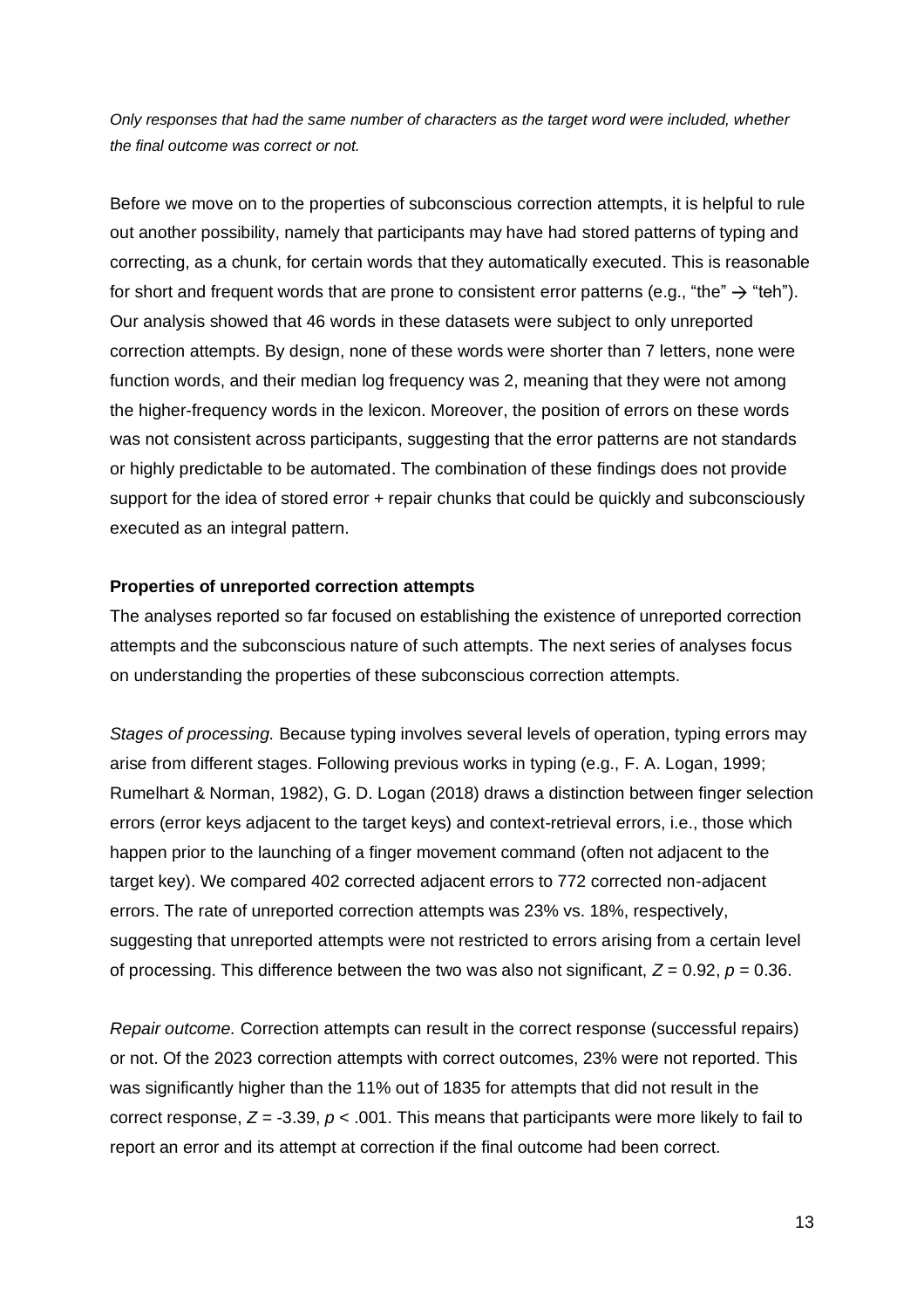*Timing of unreported correction attempts.* As the first-pass exploration of timing differences between reported and unreported correction attempts, we tested the differences between immediate and delayed repairs. Immediate repairs (i.e., those with a single backspace right after the error) were more common (2296) than the delayed repairs (i.e., with several backspaces to delete the letters typed after the error; 1558), and produced significantly more unreported correction attempts (19% vs. 13%, respectively; *Z* = -2.96, *p* = 0.003). Since this finding suggests that timing may be an important aspect of subconscious correction attempts, we followed up this analysis with more detailed analyses of the timing of reported vs. unreported correction attempts in immediate repairs.

The finding of longer RTs for error vs. correct words was replicated at the level of segments: error segments ( $234.94 \pm 55$  ms) had significantly longer IKIs than pre-error segments  $(171.78 \pm 35 \text{ ms}; \beta = -62.0, t = -16.54, p < .001)$ , suggesting the same general dynamics at the level of words and segments. The comparison of mean IKIs (i.e., IKIs averaged over all segments of the word) between reported (233.7  $\pm$  85 ms) and unreported (206.2  $\pm$  50 ms) correction attempts showed significantly longer times for the former ( $\beta$  = 11.8, t = 5.72, p < .001). To further investigate the process from which this difference arose, we divided the timeline of a trial into four regions: 1) *Pre-error* was defined as all correct keystrokes before the error keystroke, 2) *Error* was defined as the error keystroke, 3) *Repair* was defined as the backspace keystroke and the following keystroke, which were analyzed separately. Finally, 4) *Post-repair* was defined as any keystroke following the repair region.

Figure 5 shows the duration of these regions in trials with reported and unreported repairs and Table 2 reports the statistics. The results showed that the difference was confined to the Repair region. Both the backspace IKI and the new letter IKI were significantly faster for unreported than reported correction attempts (backspace  $|K|$ :  $\beta$  = 18.0, t = 2.94, p = .0034; new letter IKI:  $\beta$  = 11.7, t = 3.64, p < .001). Since repeated comparisons (i.e., different tests in the four zones) increase the probability of finding a significant effect by chance, it is appropriate to apply a correction for multiple comparisons to these results. Both effects remained significant after Bonferroni correction for multiple comparisons (corrected alphalevel = .008). None of the other regions showed significant differences between trials with and without reported correction attempts. This pattern of results shows that the effect is restricted to the repair process.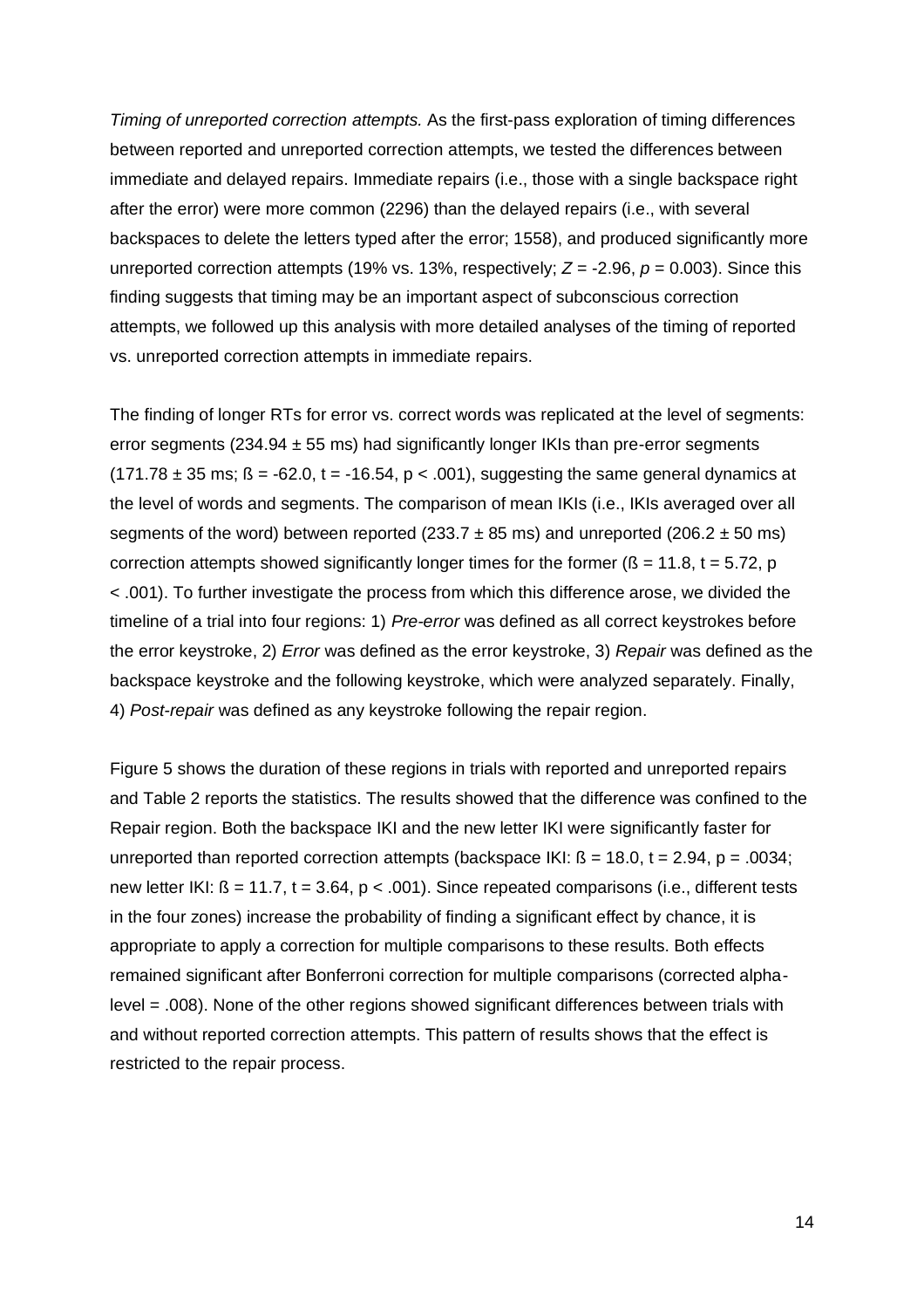

*Figure 5: Timeline of trials with and without reported correction attempts. The IKI (or mean IKI if there are several keystrokes) is shown for each region. Asterisks indicates the region where the difference between reported and unreported correction attempts was significant.*

*Table 2: Results of statistical analyses comparing timing measures between reported and unreported correction attempts. All comparisons were run using mixed-effect linear models. Numbers in the parentheses are SD.*

|                     |                                    | <b>Reported</b> | <b>Not</b><br>reported | Cohen's<br>d | ß    | t     | p      | 95%Cl bootstrap |      |
|---------------------|------------------------------------|-----------------|------------------------|--------------|------|-------|--------|-----------------|------|
| General             | Mean IKI (ms)                      | 233.7 (84.9)    | 206.2<br>(49.7)        | 0.409        | 11.8 | 5.72  | < .001 | 7.39            | 15.9 |
| Pre-error           | Mean IKI before<br>error (ms)      | 173.2 (39.0)    | 167.4<br>(52.8)        | 0.126        | 3.51 | 1.41  | 0.159  | $-1.61$         | 8.59 |
| Error               | Error IKI (ms)                     | 238 (63.5)      | 227.3<br>(116.8)       | 0.119        | 6.38 | 1.47  | 0.142  | $-1.94$         | 14.6 |
| Repair              | Backspace IKI<br>(ms)              | 394.8 (104.6)   | 385<br>(153.6)         | 0.076        | 18.0 | 2.94  | 0.0034 | 5.54            | 30.1 |
|                     | <b>IKI</b> after<br>backspace (ms) | 182.3 (65.6)    | 163.8<br>(70.7)        | 0.271        | 11.7 | 3.64  | < .001 | 5.2             | 18.5 |
| Post-<br>correction | Mean IKI after<br>repair (ms)      | 83.7 (36.5)     | 76.7<br>(47.5)         | 0.167        | 2.71 | 0.971 | 0.332  | $-2.79$         | 8.1  |

## **Discussion**

The purpose of this study was to determine that errors *can* be repaired subconsciously, and thus to test the sufficiency of accounts that rely on conscious initiation of repairs. Using a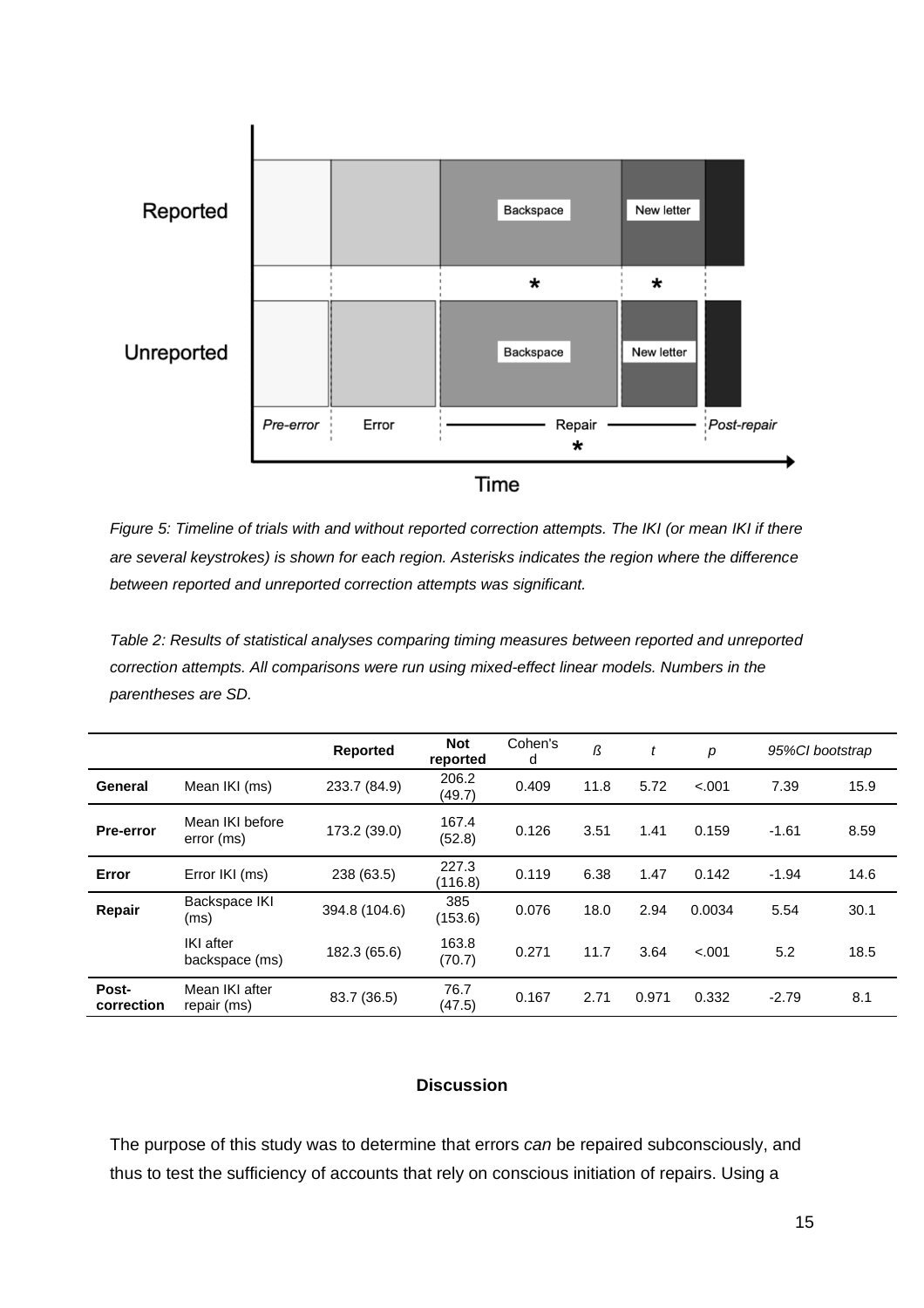large corpus of typing errors, we reported clear evidence for correction (attempts) that were not reported, suggesting the possibility of repairing an error without conscious awareness. Specific manipulations in study 2 excluded possibilities such as misunderstanding of the instructions and mistakes in response selection. We further excluded the possibility that participants may have been conscious of a correction attempt but have forgotten it by the time they had to report it, by showing that the positional effects were incompatible with a memory failure account. These findings provide strong support for a mechanism for the existence of subconscious repairs. Next, we investigated three properties of conscious vs. subconscious repairs to help us define a repair mechanism. These three characteristics are summarized below, followed by a schematic model that accommodates them.

*Characteristic 1) Stage of processing.* Subconscious corrections were not confined to a certain stage of the system from which errors arose. Both adjacent and non-adjacent errors were subject to subconscious corrections at comparable rates. The existence of subconscious repairs in both error types, which roughly map onto errors of motor planning vs. segmental encoding in psycholinguistic models, suggests that subconscious repairs are not tied to a specific stage of processing. The repair model must thus accommodate a mechanism that is amenable to representations at different stages.

*Characteristic 2) Repair outcome.* Repairs may result in the correct response (successful repairs) or not. Our data show a stronger association between successful and subconscious repairs. Since neither of these variables have been experimentally manipulated, the direction of the effect is unclear. One interpretation is that the success of a repair makes it less likely to be reported. There is evidence that typists accept artificially corrected errors as their own correct responses (G. D. Logan & Crump, 2010; for similar findings in speech see Lind, Hall, Breidegard, Balkenius, & Johansson, 2015). Perhaps the final correct visual output helps erase any trace of having made an error (and subsequently a repair). This would be a plausible explanation if no visual information had been available until the outcome was displayed, as such situations have been shown to have a mild effect on error awareness and a more pronounced effect on correction attempts (Pinet & Nozari, 2020; Pinet & Nozari, 2021). But in this study, participants had access to visual information throughout the trial, so postulating a strong effect of the final visual outcome requires the assumption that all the online visual information has been erased. An alternative interpretation is that subconscious repairs are more likely to be successful, not because there is a causal relationship between the two, but rather because a third variable mediates both the probability of successful and subconscious repairs. We discuss this possibility further when proposing a model of repairs.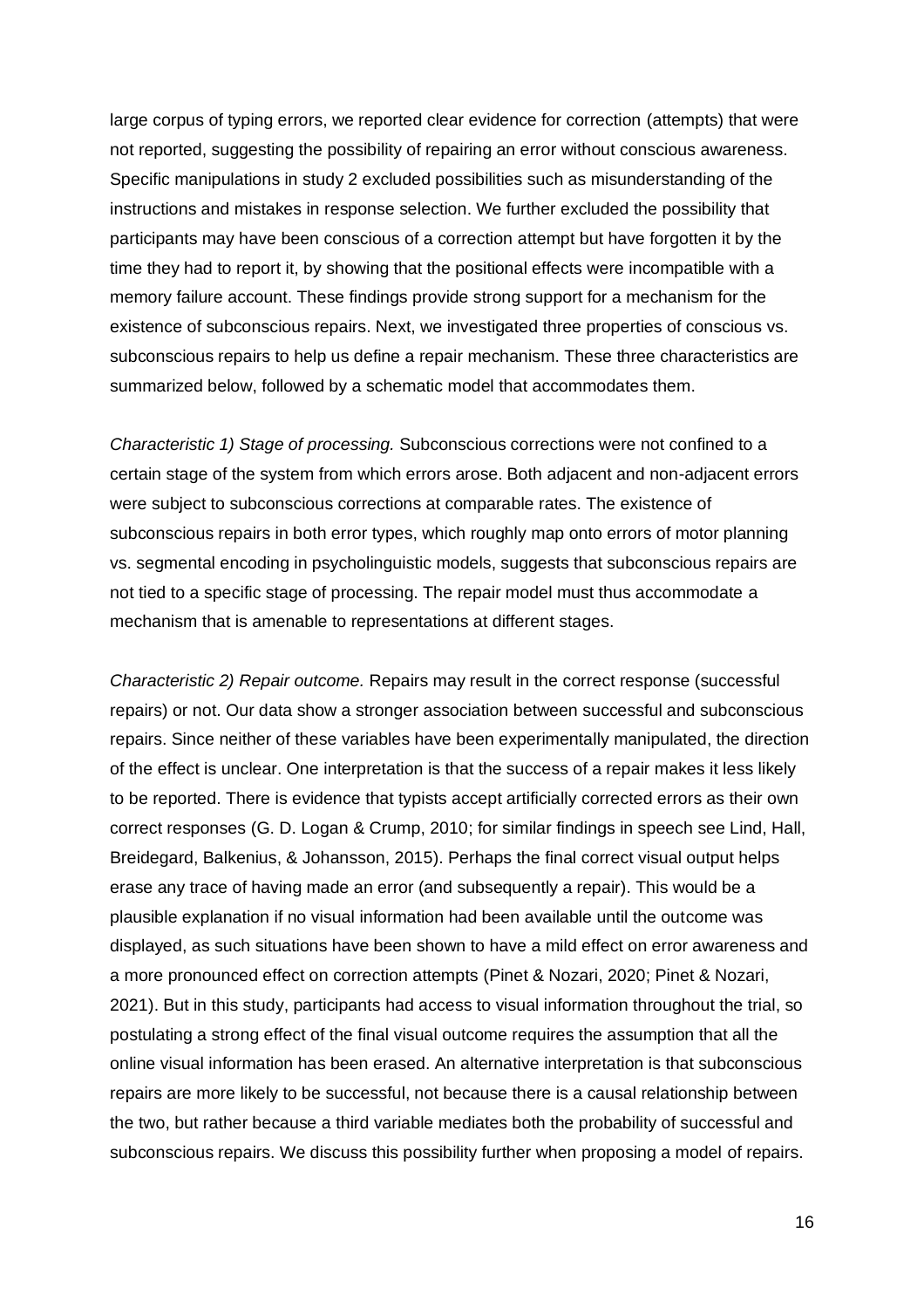*Characteristic 3) Timing of subconscious corrections.* We found that the words containing a subconscious repair had significantly shorter durations than those containing a conscious repair. To pin down the source of this difference, we compared reported and unreported corrections within four regions: a) *pre-error*, b) *error*, c) *repair* (including the backspace and the new letter), and d) *post-repair*. The results were clear: in our dataset, the only significant differences in timing between conscious and subconscious repairs were observed in the repair zone itself. Both backspace and repair IKIs were significantly shorter in subconscious than conscious repairs. This finding excludes planning (pre-error), the error generation process (error), or post-error adjustments such as post-error slowing and conflict adaptation (post-error), as the locus of the difference between conscious and subconscious repairs.

One might object that although subconscious correction attempts were observed in this study, their rate was low. It is important to realize that the concept of statistical power, which is important in many comparisons, is not applicable here, because the point here is not to choose between one of the two alternatives, a conscious and a subconscious repair mechanism. It is clear that most people are conscious of most of their repairs most of the time. Rather, the question is whether a conscious repair mechanism is sufficient for explaining repairs in complex tasks. Any convincing demonstration of the occurrence of subconscious repairs rejects that position and invites an account that extends the repair process beyond mechanisms that must rely on conscious corrections.

Another objection could be that participants suffered lapses of attention, which prevented them from reporting their corrections. According to "when" such a lapse of attention may have taken place, the interpretations might vary. There are three possibilities: 1) a lapse of attention during repair is actually fully consistent with our account: repairs can be executed in the absence of conscious attention. 2) A lapse of attention after the repair but before the response, leaving them time to forget about it would look like the memory account, and we have rejected that possibility. 3) A lapse of attention during the response generation is not impossible, but the experimental setup, especially in Dataset 2, has made this very unlikely. The presentation of a correction prompt after no error was reported should appear as a strong unexpected event, and should really refocus participants on the task, assuming the information is consciously accessible to them. Nevertheless, 85% of participants in Exp 2 still demonstrated evidence of subconscious corrections.

#### **Towards a model of repairs**

The existence of subconscious repairs on a subset of trials is incompatible with models which assume that a repair must entail deliberate re-planning (e.g., G. D. Logan, 2018).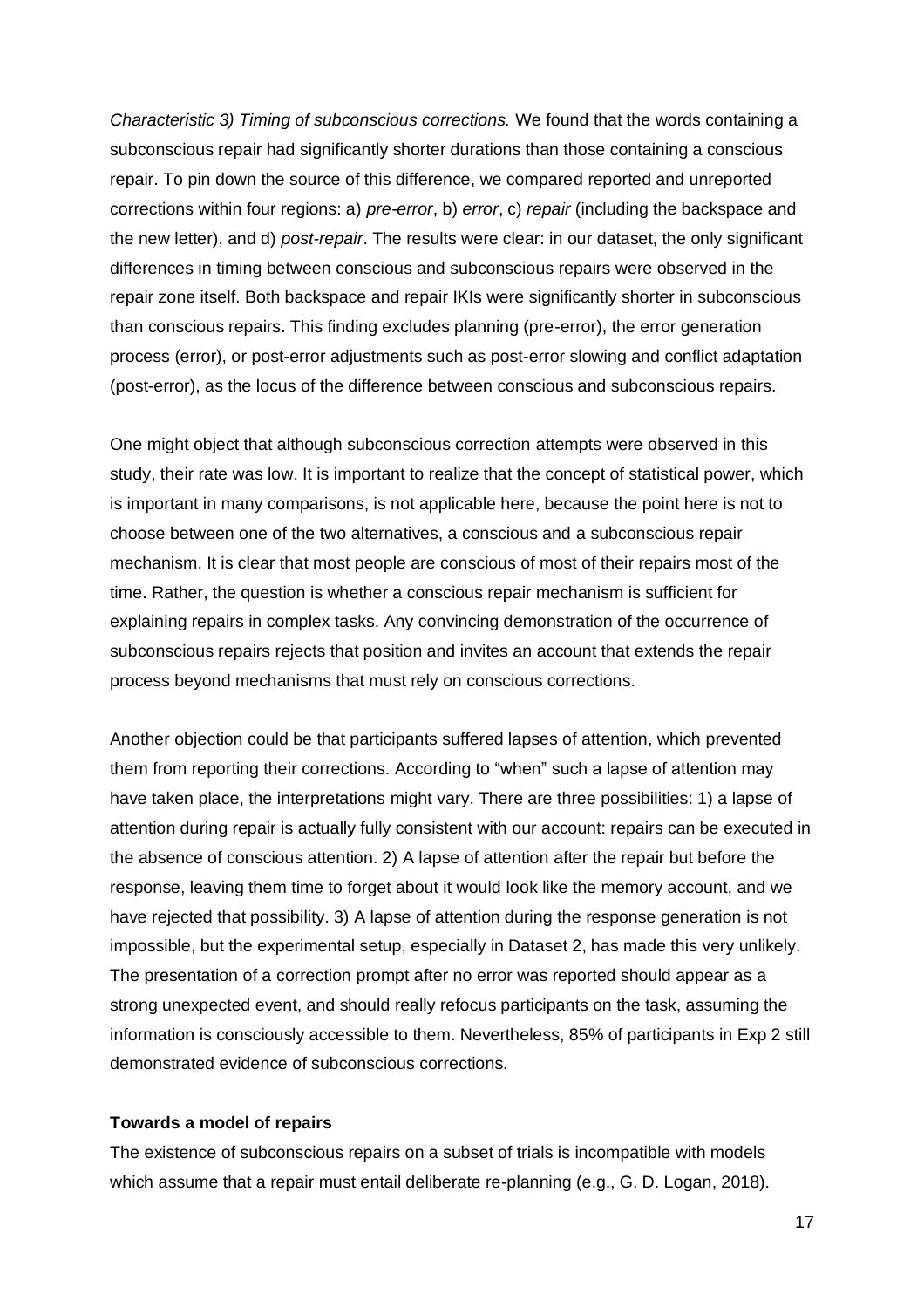Instead, the finding is better aligned with a process in which the detection of an error can trigger a local process of repair followed by the automatic resumption of production. The feasibility of subconscious processes for detection (Guenther, 2016; Hickok, 2012; Nozari et al., 2011) and resumption (G. D. Logan, 2018) has already been demonstrated. We propose to complete the picture with a repair mechanism that accommodates the three characteristics of the empirical data discussed above. Figure 6 shows the schematic of the whole process.

Errors arise when a target and one or more non-target segments are activated simultaneously. This triggers detection mechanisms (see Nozari, 2020, for a review). Detecting an error activates a repair routine. This routine may include a fixed command (e.g., press the backspace in typing), but its core process entails replacing the current representation with the next most highly activated representation. Since simultaneous activation of representations is found at different stages of processing from the message level to motor movements (e.g., Levelt, Roelofs, & Meyer, 1999; Servant, White, Montagnini, & Burle, 2015), this framework is compatible with characteristic 1. For the sake of simplicity, we use the case of segments as representations. The new segment then re-establishes the context for resuming production (G. D. Logan, 2018).

This pathway of detection, repair, resumption (the dashed grey box) can thus be completed without conscious awareness. But becoming aware of errors is desirable both for learning from one's mistakes, and for potentially changing the path of subconscious repairs. To this end, upon detecting an error, a signal is sent to recruit attentional control (the part outside of the dashed grey box in Figure 6). If recruited in time, attentional control overrides the subconscious repair process, i.e., it slows it down to check the error and the repair process, hence the longer IKIs in the repair region for reported vs. unreported repairs (characteristic 3).

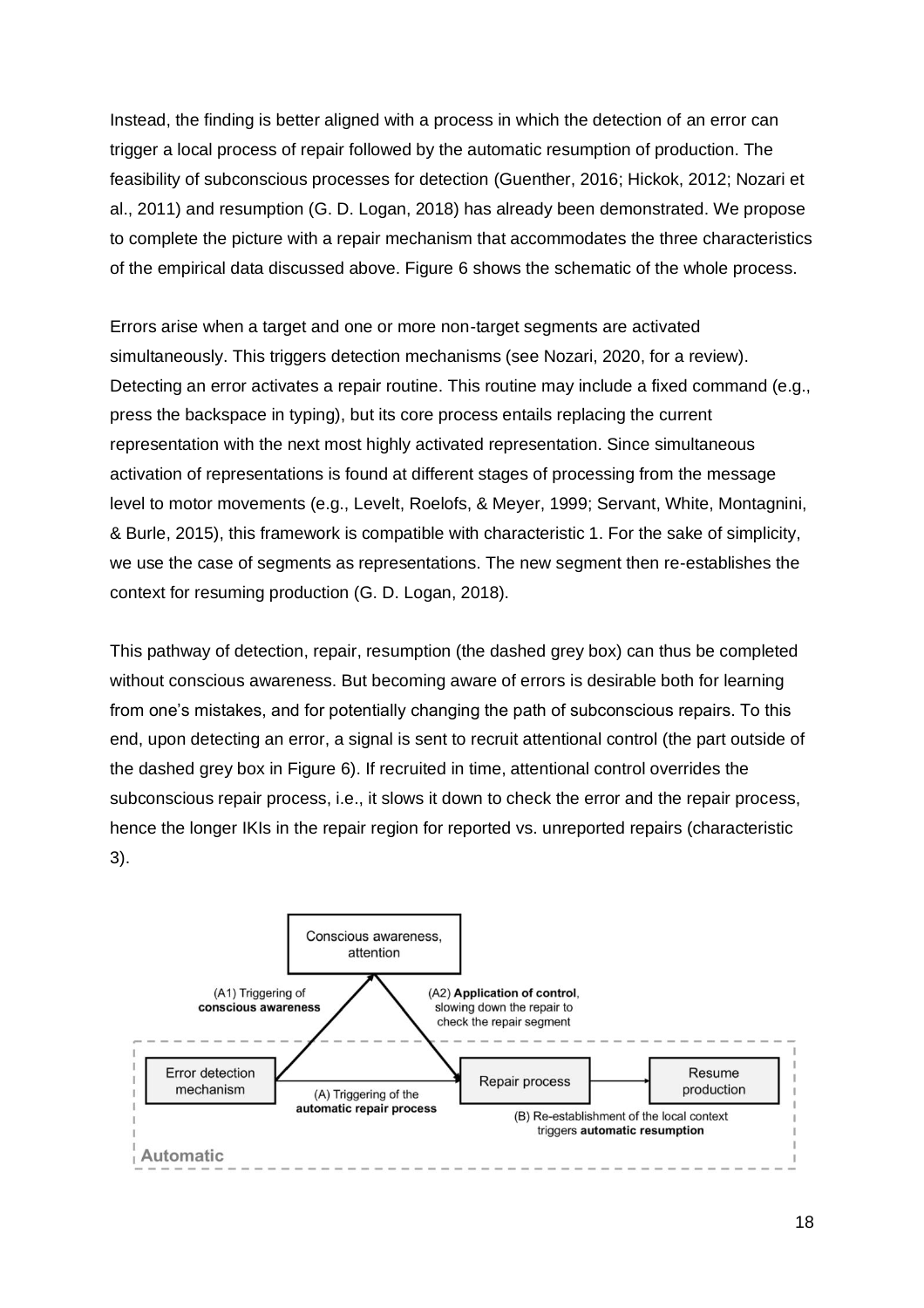*Figure 6. A schematic model of error detection, repair, and resumption. The process (A,B) can be completed without conscious awareness (dashed grey box). However, attentional processes are usually triggered by the detection mechanism (A1) and can override the automatic repair process or modify it (A2). (A) In typing, this corresponds to a backspace and a new letter. It replaces the current segment with the next most highly activated segment. (B) see G. D. Logan (2018) for an account of automatic resumption.*

When is attentional control bypassed? When the repair is over before attention is engaged. These are cases in which only one segment, other than the error, is highly activated, so the replacing segment is obvious (Figure 7a). In healthy systems, the competing segment is often the target segment, which leads to a successful repair. When more than one competing segment is activated at the time of repair, the system must first resolve the conflict between the different alternatives for replacement (Figure 7b). This process takes time (Nozari & Hepner, 2019), which buys time for attention to be engaged, and decreases the chance of subconscious repairs. The outcome of conflict resolution is also uncertain, i.e., the target has less chance of being selected, decreasing the chance of successful repairs. This dynamic provides a natural explanation for the link between subconscious and successful repairs (characteristic 2): subconscious and successful repairs are both a product of a certain state of the production system at the time of repair, without one directly causing the other.

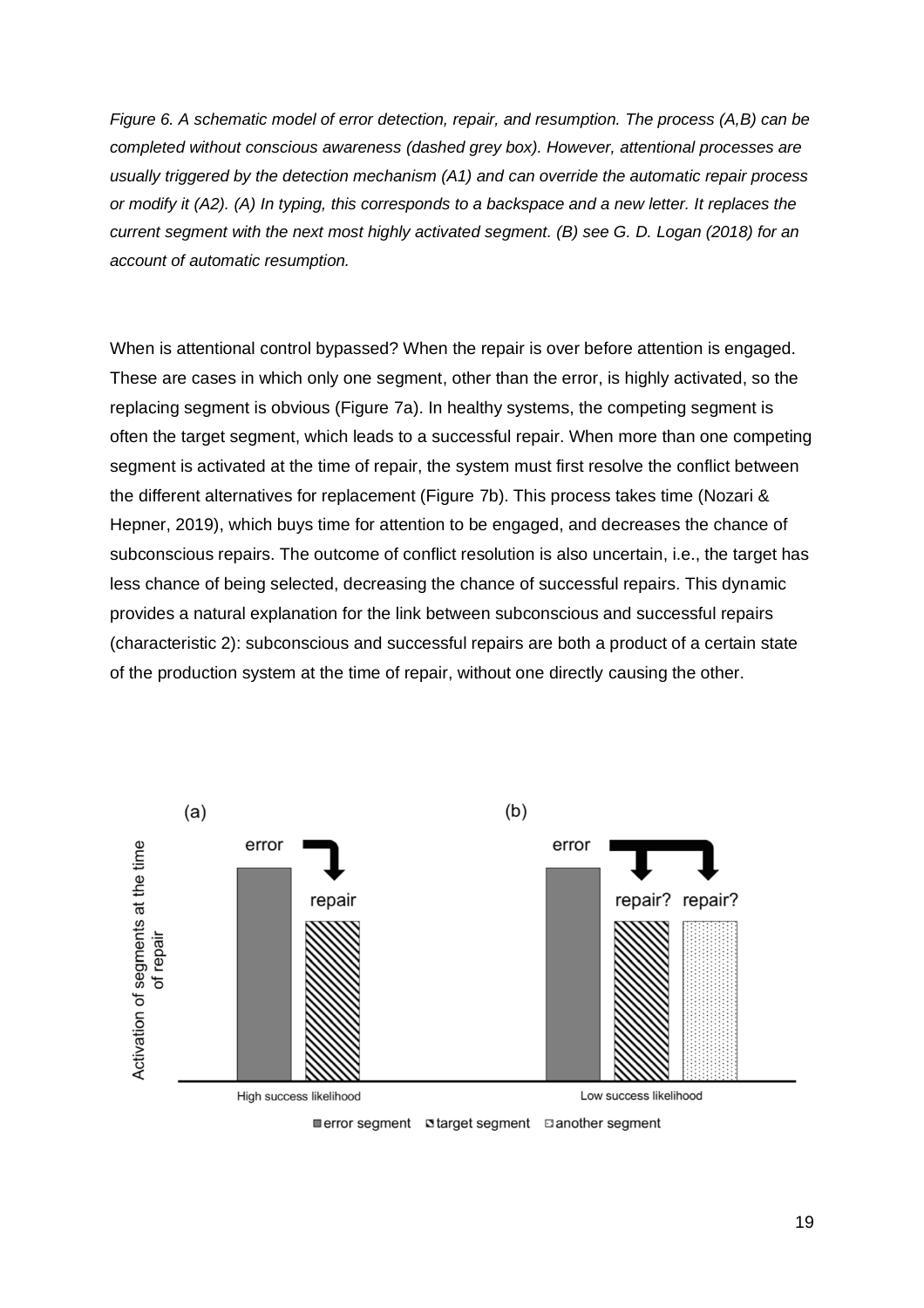*Figure 7. Schematics of activations of error and (potential) repair segments in trials with high (a) and low (b) rates of successful repairs. The repair process attempts to replace the error with the next most highly activated representation. In healthy systems, the target is almost always activated along with the error. If it is the only alternative, repair is quick and most likely successful (a). If more alternatives are simultaneously activated, the system must resolve the competition. This is time-consuming and the outcome is less certain to be the target (b).* 

## **Conclusion**

We provided empirical evidence for the presence of subconscious repairs in typing, and proposed a correction mechanism compatible with the characteristics of such repairs. This effort extends the accounts of automatic processing in complex tasks (e.g., Ficarella, Rochet, & Burle, 2019; G. D. Logan, 2018) to monitoring and repair processes in such tasks.

## **Acknowledgments**

This project was supported by the Therapeutic Cognitive Neurology Fund to Johns Hopkins School of Medicine, Department of Neurology, Division of Cognitive Neurology.

# **References**

- Acheson, D. J., & MacDonald, M. C. (2009). Verbal working memory and language production: Common approaches to the serial ordering of verbal information. *Psychological Bulletin*, *135*(1), 50–68. http://doi.org/10.1037/a0014411
- Anderson, J. R. (1982). Acquisition of cognitive skill. *Psychological Review*, *89*(4), 369–406. http://doi.org/10.1037/0033-295X.89.4.369
- Brysbaert, M., & New, B. (2009). Moving beyond Kucera and Francis: a critical evaluation of current word frequency norms and the introduction of a new and improved word frequency measure for American English. *Behavior Research Methods*, *41*(4), 977–90. http://doi.org/10.3758/BRM.41.4.977
- Clark, E. V. (1978). Awareness of Language: Some Evidence from what Children Say and Do. In *The child's conception of language* (pp. 17–43). Heidelberg, Germany: Springer. http://doi.org/10.1007/978-3-642-67155-5\_2
- Crump, M. J. C., & Logan, G. D. (2013). Prevention and correction in post-error performance: an ounce of prevention, a pound of cure. *Journal of Experimental Psychology: General*, *142*(3), 692–709. http://doi.org/10.1037/a0030014
- de Leeuw, J. R. (2015). jsPsych: A JavaScript library for creating behavioral experiments in a Web browser. *Behavior Research Methods*, *47*, 1–12. http://doi.org/10.3758/s13428- 014-0458-y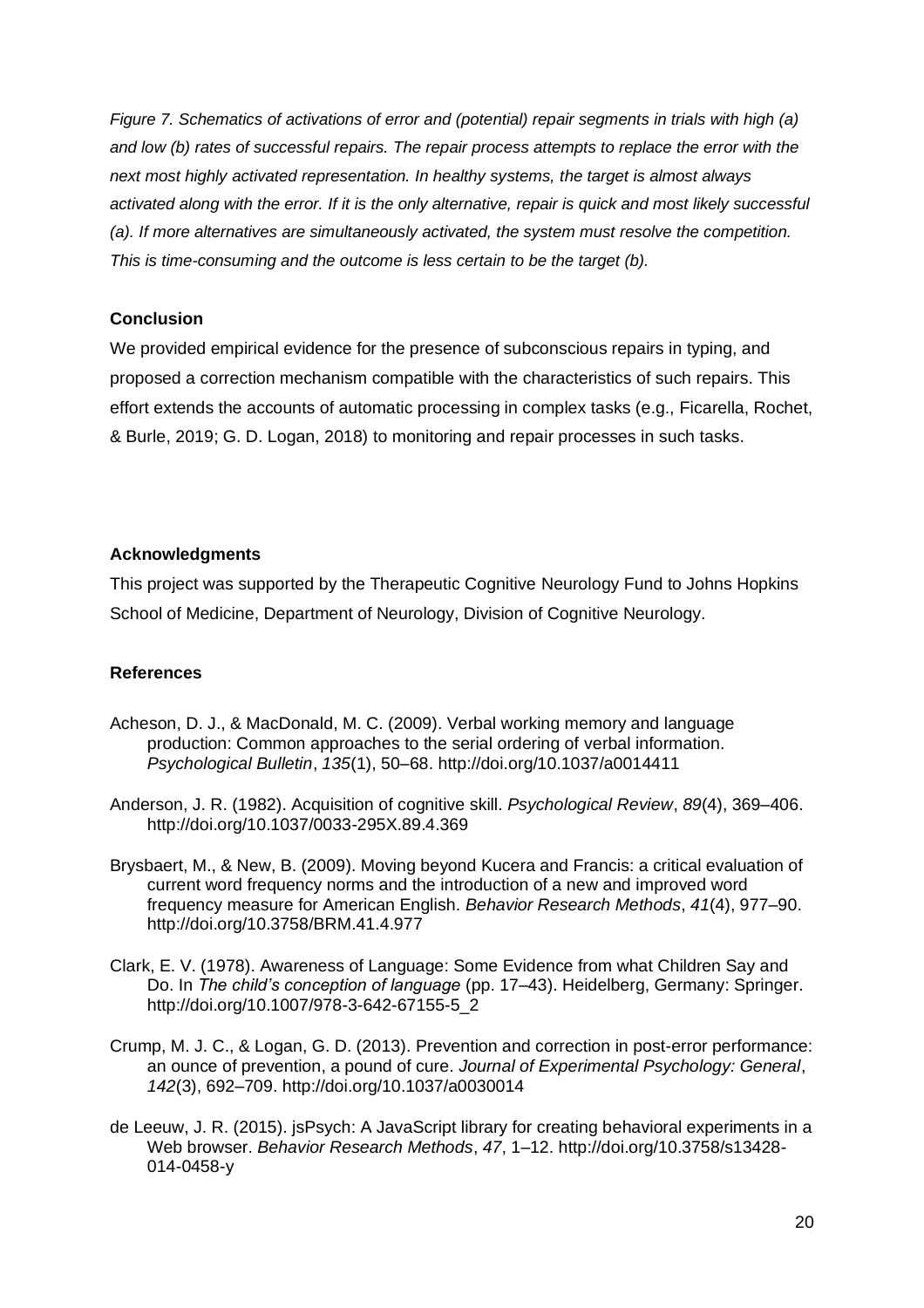- Ebbinghaus, H. (1913). *Memory: a Contribution to Experimental Psychology (original work published in 1885).* New York: Dover.
- Ficarella, S. C., Rochet, N., & Burle, B. (2019). Becoming aware of subliminal responses: An EEG/EMG study on partial error detection and correction in humans. *Cortex*, *120*, 443– 456. http://doi.org/10.1016/j.cortex.2019.07.007
- Gauvin, H. S., & Hartsuiker, R. J. (2020). Towards a new model of verbal monitoring. *Journal of Cognition, 3*(1).
- Guenther, F. H. (2016). *Neural Control of Speech*. MIT Press.
- Gureckis, T. M., Martin, J., McDonnell, J., Rich, A. S., Markant, D., Coenen, A., … Chan, P. (2016). psiTurk: An open-source framework for conducting replicable behavioral experiments online. *Behavior Research Methods*, *48*(3), 829–842. http://doi.org/10.3758/s13428-015-0642-8
- Hickok, G. (2012). Computational neuroanatomy of speech production. *Nature Reviews. Neuroscience*, *13*(2), 135–45. http://doi.org/10.1038/nrn3158
- Levelt, W. J. M., Roelofs, A., & Meyer, A. S. (1999). A theory of lexical access in speech production. *The Behavioral and Brain Sciences*, *22*(1), 1-38-75.
- Levelt, W. J. M. (1983). Monitoring and self-repair in speech. *Cognition*, *14*(1), 41–104. http://doi.org/10.1016/0010-0277(83)90026-4
- Lind, A., Hall, L., Breidegard, B., Balkenius, C., & Johansson, P. (2015). Auditory feedback Is used for self-comprehension: When we hear ourselves saying something other than what we said, we believe we said what we hear. *Psychological Science, 26*(12),1978- 80.
- Liu, X., Crump, M. J. C., & Logan, G. D. (2010). Do you know where your fingers have been? Explicit knowledge of the spatial layout of the keyboard in skilled typists. *Memory & Cognition*, *38*(4), 474–84. http://doi.org/10.3758/MC.38.4.474
- Logan, F. A. (1999). Errors in Copy Typewriting. *Journal of Experimental Psychology. Human Perception and Performance*, *25*(6), 1760–1773.
- Logan, G. D. (1988). Toward an Instance Theory of Automatization. *Psychological Review*, *95*(4), 492–527.
- Logan, G. D., & Crump, M. J. C. (2011). Hierarchical control of cognitive processes: the case for skilled typewriting. *The Psychology of Learning and Motivation*, *54*, 1–27. http://doi.org/10.1016/B978-0-12-385527-5.00001-2
- Logan, G. D., & Crump, M. J. C. (2010). Cognitive illusions of authorship reveal hierarchical error detection in skilled typists. *Science*, *330*(6004), 683–6. http://doi.org/10.1126/science.1190483
- Logan, G. D. (2018). Automatic control: How experts act without thinking. *Psychological Review*, *125*(4), 453–485. http://doi.org/10.1037/rev0000100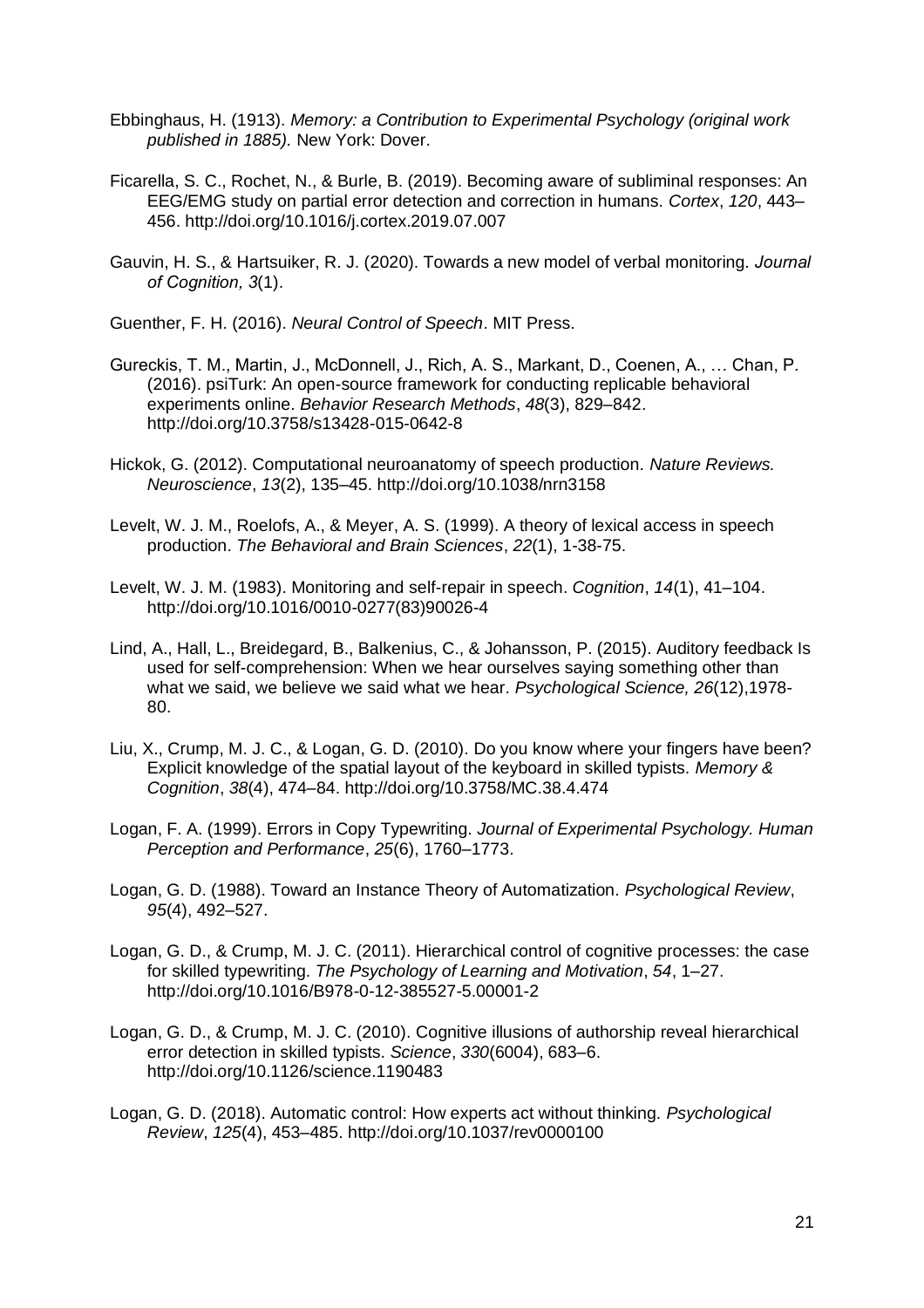- Makowski, D. (2018). The psycho Package: an Efficient and Publishing-Oriented Workflow for Psychological Science. *Journal of Open Source Software*, *3*(22), 470. http://doi.org/10.21105/joss.00470
- Moors, A., & De Houwer, J. (2006). Automaticity: A theoretical and conceptual analysis. *Psychological Bulletin*, *132*(2), 297–326. http://doi.org/10.1037/0033-2909.132.2.297
- Nieuwenhuis, S., Ridderinkhof, K. R., Blom, J., Band, G. P., & Kok, A. (2001). Error-related brain potentials are differentially related to awareness of response errors: evidence from an antisaccade task. *Psychophysiology*, *38*(5), 752–760. http://doi.org/10.1111/1469- 8986.3850752
- Nooteboom, S. G., & Quené, H. (2020). Repairing speech errors: Competition as a source of repairs. *Journal of Memory and Language*, *111*(November 2019), 104069. http://doi.org/10.1016/j.jml.2019.104069
- Nooteboom, S. G., & Quené, H. (2019). Temporal aspects of self-monitoring for speech errors. *Journal of Memory and Language*, *105*(January 2018), 43–59. http://doi.org/10.1016/j.jml.2018.11.002
- Nooteboom, S., & Quené, H. (*under review*). Speech errors in the making: What response times can tell us about the source of speech errors.
- Nozari, N. (2020). A comprehension- or a production-based monitor? Response to Roelofs (2019). *Journal of Cognition 3*(1).
- Nozari, N., Dell, G. S., & Schwartz, M. F. (2011). Is comprehension necessary for error detection? A conflict-based account of monitoring in speech production. *Cognitive Psychology*, *63*(1), 1–33. http://doi.org/10.1016/j.cogpsych.2011.05.001
- Nozari, N., & Hepner, C. R. (2019). To select or to wait? The importance of criterion setting in debates of competitive lexical selection. *Cognitive Neuropsychology*, *36*(5–6), 193–207. http://doi.org/10.1080/02643294.2018.1476335
- Nozari, N., Martin, C. D., & McCloskey, N. (2019). Is repairing speech errors an automatic or a controlled process? Insights from the relationship between error and repair probabilities in English and Spanish. *Language, Cognition and Neuroscience*, *34*(9), 1230–1245. http://doi.org/10.1080/23273798.2019.1637007
- Page, M. P. A., & Norris, D. (2009). A model linking immediate serial recall, the Hebb repetition effect and the learning of phonological word forms. *Philosophical Transactions of the Royal Society B: Biological Sciences*, *364*(1536), 3737–3753. http://doi.org/10.1098/rstb.2009.0173
- Pinet, S., & Nozari, N. (2021). The role of visual feedback in detecting and correcting typing errors: A signal detection approach. *Journal of Memory and Language, 117*, 104193.
- Pinet, S., & Nozari, N. (2020). Electrophysiological Correlates of Monitoring in Typing with and without Visual Feedback. *Journal of Cognitive Neuroscience*, *32*(4), 603–620. http://doi.org/10.1162/jocn\_a\_01500